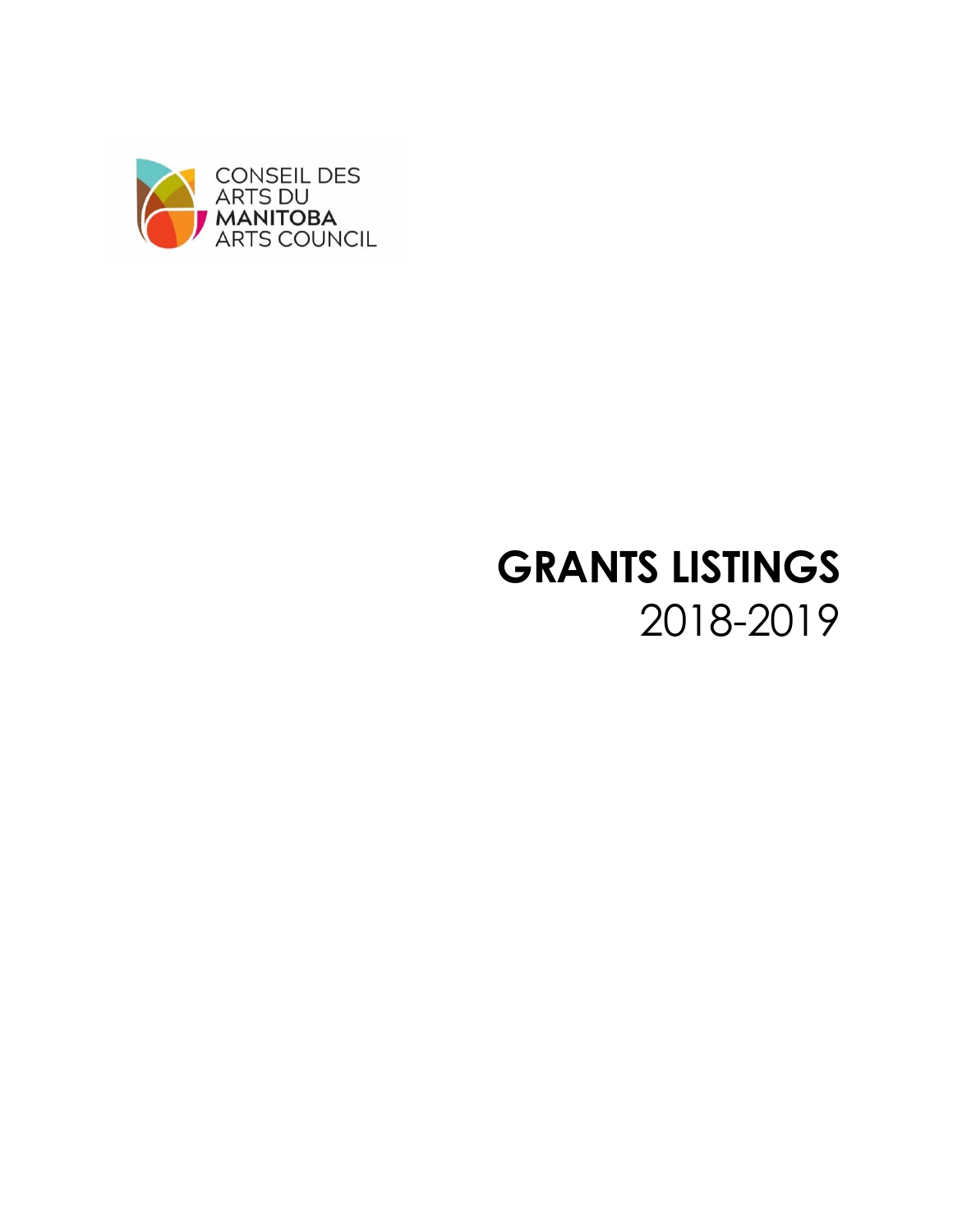# **Table of contents**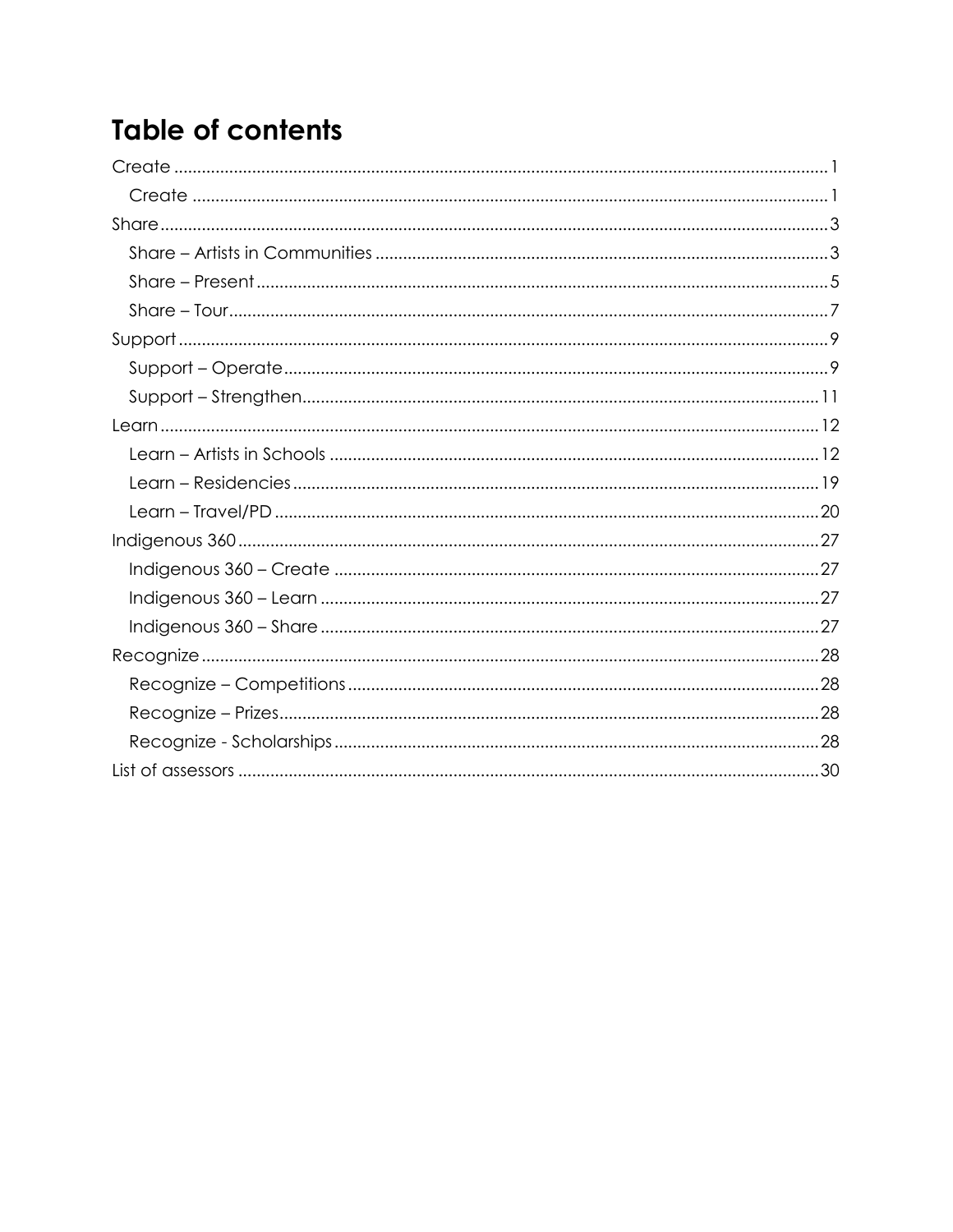# <span id="page-2-0"></span>**Create**

# <span id="page-2-1"></span>**Create**

| <b>Number of applications</b> 141     |  |
|---------------------------------------|--|
| Requested amount \$1,520,497          |  |
| <b>Number of awards</b> 49 (35%)      |  |
| <b>Awarded amount</b> \$531,984 (35%) |  |

| Recipient                 | <b>City/Town/Reserve</b> | <b>Awarded amount</b> |
|---------------------------|--------------------------|-----------------------|
| Anita Daher               | Winnipeg                 | \$8,140               |
| bola opaleke              | Winnipeg                 | \$7,000               |
| C.C. Benison              | Winnipeg                 | \$10,000              |
| Calvin Yarush             | Grandview                | \$15,000              |
| <b>Castlemoon Theatre</b> | Winnipeg                 | \$15,000              |
| Cliff Eyland              | Winnipeg                 | \$15,000              |
| Colin Smith               | Winnipeg                 | \$15,000              |
| Daniel Thau-Eleff         | Winnipeg                 | \$12,500              |
| David Scott               | Winnipeg                 | \$7,500               |
| Ellen Peterson            | Winnipeg                 | \$15,000              |
| Elvira Finnigan           | Winnipeg                 | \$15,000              |
| Evin Collis               | Winnipeg                 | \$15,000              |
| Gabriela Agüero           | Winnipeg                 | \$15,000              |
| <b>Garry Morse</b>        | Winnipeg                 | \$10,000              |
| <b>Hannah Doucet</b>      | Winnipeg                 | \$7,500               |
| Impatiently Inclined      | Winnipeg                 | \$15,000              |
| Ione Thorkelsson          | Roseisle                 | \$15,000              |
| J.D. Hay                  | Winnipeg                 | \$7,499               |
| James Rosso               | Portage La Prairie       | \$7,240               |
| Jeffrey McKay             | Winnipeg                 | \$15,000              |
| <b>Jeffrey Presslaff</b>  | Winnipeg                 | \$3,520               |
| Jennifer Still            | Winnipeg                 | \$15,000              |
| Joanne Epp                | Winnipeg                 | \$7,500               |
| Kae Sasaki                | Winnipeg                 | \$12,000              |
| Karen Asher               | Winnipeg                 | \$15,000              |
| Kathleen Bergen           | Winnipeg                 | \$1,350               |
| Keri Latimer              | Winnipeg                 | \$8,700               |
| Laura Gow                 | Winnipeg                 | \$4,000               |
| Leah Decter               | Winnipeg                 | \$15,000              |
| Luke Nickel               | Winnipeg                 | \$9,500               |
| Méira Cook                | Winnipeg                 | \$15,000              |
| Miriam Rudolph            | Winnipeg                 | \$15,000              |
| Natalie Baird             | Winnipeg                 | \$7,500               |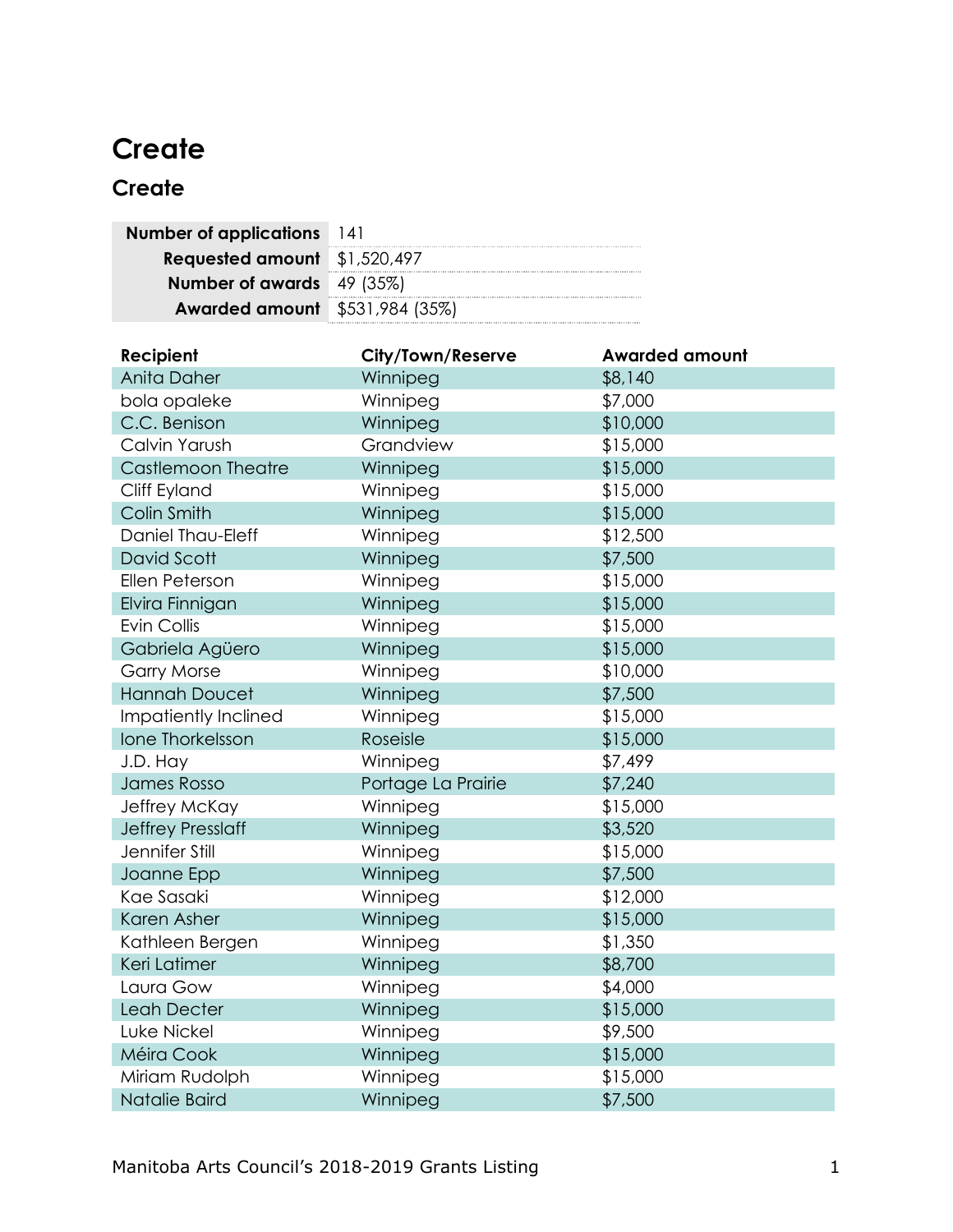| Recipient<br>Peter Quanz | City/Town/Reserve<br>Winnipeg | <b>Awarded amount</b><br>\$10,000 |
|--------------------------|-------------------------------|-----------------------------------|
| Robert Freynet           | Ste-Geneviève                 | \$15,000                          |
| Rory Runnells            | Winnipeg                      | \$15,000                          |
| Sam K. MacKinnon         | Winnipeg                      | \$7,500                           |
| Sarah Crawley            | Winnipeg                      | \$14,535                          |
| Tanja Woloshen           | Winnipeg                      | \$14,500                          |
| <b>Ted Barker</b>        | Winnipeg                      | \$10,000                          |
| <b>Tracy Peters</b>      | Winnipeg                      | \$15,000                          |
| <b>Trish Cooper</b>      | Winnipeg                      | \$15,000                          |
| <b>William Eakin</b>     | Winnipeg                      | \$15,000                          |
| Wren Brian               | Winnipeg                      | \$3,000                           |

In addition to these Create grants, MAC made awards under predecessors of the Create program. These awards are presented in the table below.

<span id="page-3-0"></span>

| Recipient         | City/Town/Reserve | Awarded<br>amount | Program name                        |
|-------------------|-------------------|-------------------|-------------------------------------|
| Ming Hon          | Winnipeg          | \$6,500           | <b>Dance Creation - Individuals</b> |
| Alexandra Elliott | Winnipeg          | \$6,000           | Dance Creation - Individuals        |
| Casimiro Nhussi   | Winnipeg          | \$6,000           | <b>Dance Creation - Individuals</b> |
| Laura Elliott     | Winnipeg          | \$3,500           | Dance Creation - Individuals        |
| Rachelle Bourget  | Winnipeg          | \$4,000           | <b>Dance Creation - Individuals</b> |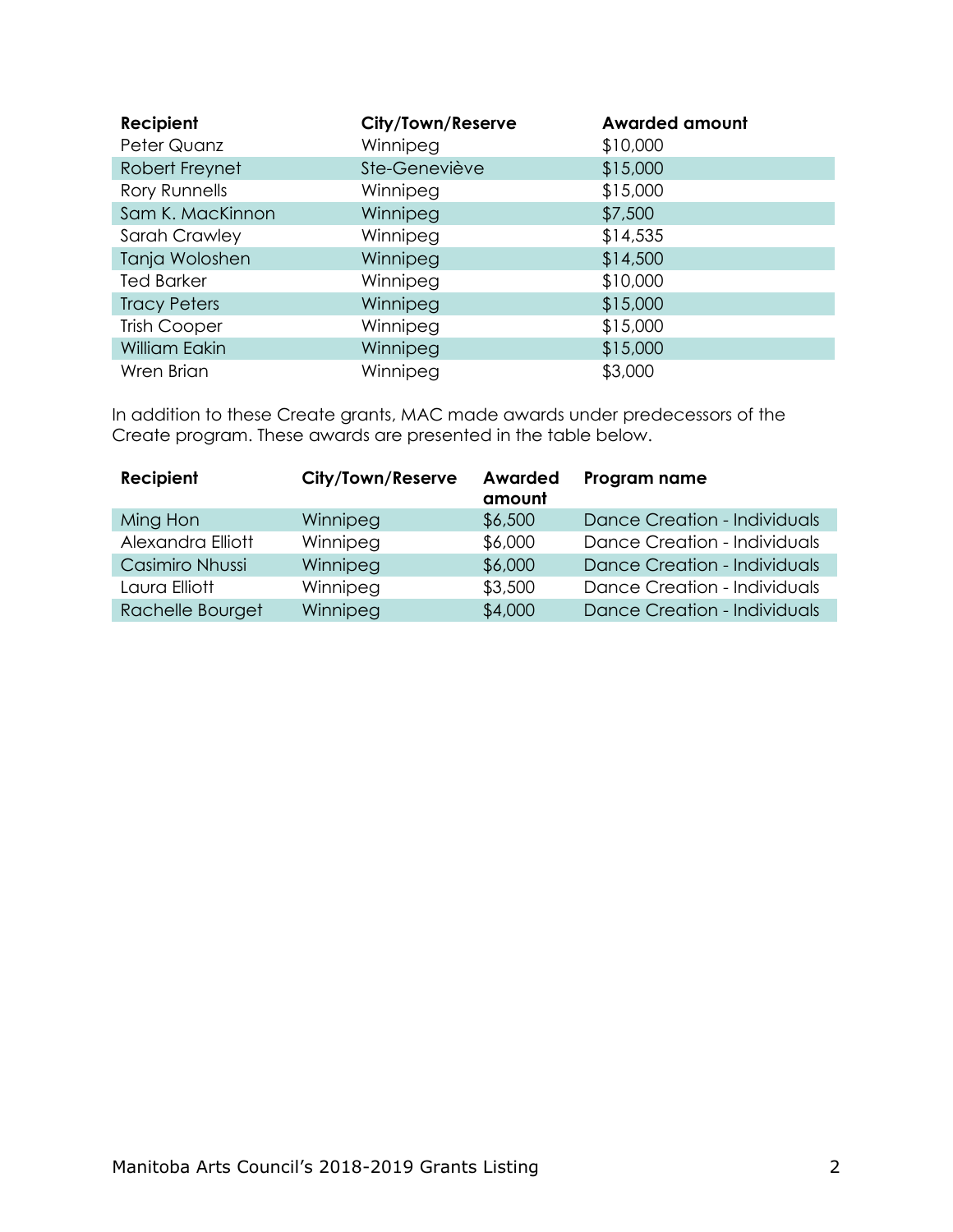# **Share**

## <span id="page-4-0"></span>**Share – Artists in Communities**

| <b>Number of applications</b> 53      |  |
|---------------------------------------|--|
| <b>Requested amount</b> \$456,883     |  |
| <b>Number of awards</b> 35 (66%)      |  |
| <b>Awarded amount</b> \$252,700 (55%) |  |

As a result of MAC's transition to an updated programming structure during the second half of the 2018-2019 fiscal year, no intakes were scheduled for this new program. MAC did make awards under predecessors of the Share – Artists in Communities program. These awards are presented in the table below.

| Recipient                                             | <b>City/Town/Reserve</b> | <b>Awarded</b><br>amount | Program name                                        |
|-------------------------------------------------------|--------------------------|--------------------------|-----------------------------------------------------|
| Art City Inc.                                         | Winnipeg                 | \$10,000                 | Artist in the Community                             |
| Urban Shaman Inc.                                     | Winnipeg                 | \$6,029                  | Artist in the Community                             |
| Interlake Art Board                                   | Petersfield              | \$10,000                 | Artist in the Community                             |
| Misericordia Health<br>Centre                         | Winnipeg                 | \$10,000                 | Artist in the Community                             |
| Artists in Healthcare<br>Manitoba Inc.                | Winnipeg                 | \$10,000                 | Artist in the Community                             |
| Society for<br>Manitobans with<br><b>Disabilities</b> | Winnipeg                 | \$10,000                 | Artist in the Community                             |
| The Hindu Society<br>of Manitoba                      | Winnipeg                 | \$5,000                  | Artist in the Community                             |
| Jazz Winnipeg                                         | Winnipeg                 | \$7,500                  | Artist in the Community                             |
| <b>Brandon Friendship</b><br>Centre                   | <b>Brandon</b>           | \$3,971                  | Artist in the Community                             |
| Whitemouth River<br>Recreation<br>Commission          | Whitemouth               | \$7,500                  | Artist in the Community                             |
| <b>Erickson District</b><br>Library                   | Erickson                 | \$1,500                  | <b>Community Connections &amp;</b><br><b>Access</b> |
| Sawa Theatre                                          | Winnipeg                 | \$8,000                  | <b>Community Connections &amp;</b><br><b>Access</b> |
| Flin Flon Arts<br>Council                             | Flin Flon                | \$5,000                  | <b>Community Connections &amp;</b><br><b>Access</b> |
| Ryan Smoluk                                           | Winnipeg                 | \$2,000                  | <b>Community Connections &amp;</b><br><b>Access</b> |
| Manitoba Arts<br>Network                              | Winnipeg                 | \$7,000                  | <b>Community Connections &amp;</b><br><b>Access</b> |
| Arts AccessAbility<br>Network Manitoba                | Winnipeg                 | \$5,000                  | <b>Community Connections &amp;</b><br>Access        |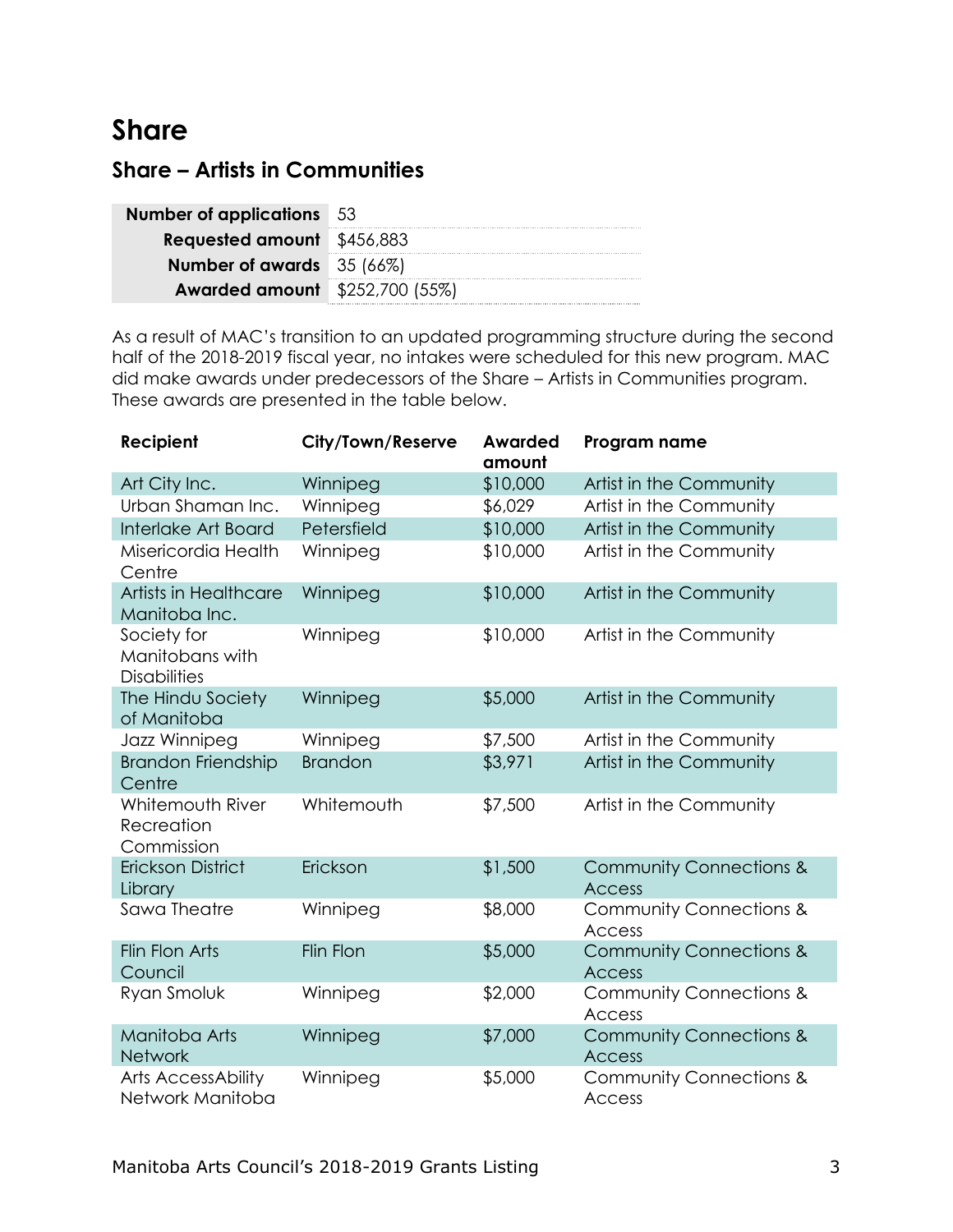| Recipient                                      | <b>City/Town/Reserve</b> | <b>Awarded</b><br>amount | Program name                                        |
|------------------------------------------------|--------------------------|--------------------------|-----------------------------------------------------|
| Synonym Art<br>Consultation                    | Winnipeg                 | \$8,500                  | <b>Community Connections &amp;</b><br><b>Access</b> |
| <b>Brendan Rock</b>                            | Winnipeg                 | \$1,069                  | <b>Community Connections &amp;</b><br><b>Access</b> |
| Artbeat Studio Inc.                            | Winnipeg                 | \$7,000                  | <b>Community Connections &amp;</b><br><b>Access</b> |
| La Maison des<br>artistes visuels inc.         | Winnipeg                 | \$8,000                  | <b>Community Connections &amp;</b><br>Access        |
| David Graham                                   | Steinbach                | \$1,000                  | <b>Community Connections &amp;</b><br><b>Access</b> |
| ArtsJunktion                                   | Winnipeg                 | \$1,000                  | <b>Community Connections &amp;</b><br>Access        |
| Drawn Together                                 | <b>Brandon</b>           | \$6,431                  | <b>Community Connections &amp;</b><br><b>Access</b> |
| Graffiti Art<br>Programming Inc.               | Winnipeg                 | \$5,000                  | Community Connections &<br>Access                   |
| Sick + Twisted<br><b>Theatre</b>               | Winnipeg                 | \$8,500                  | <b>Community Connections &amp;</b><br><b>Access</b> |
| Northern Juried Art<br>Show 2019               | Thompson                 | \$8,545                  | <b>Juried Shows - Visual Arts</b>                   |
| <b>Arts AccessAbility</b><br>Network Manitoba  | Winnipeg                 | \$1,825                  | <b>Juried Shows - Visual Arts</b>                   |
| Selkirk Community<br><b>Arts Centre</b>        | Selkirk                  | \$5,000                  | <b>Juried Shows - Visual Arts</b>                   |
| Dauphin Art Group<br>Inc.                      | Grandview                | \$3,968                  | <b>Juried Shows - Visual Arts</b>                   |
| Arts West Council<br>Inc.                      | <b>Brandon</b>           | \$2,826                  | <b>Juried Shows - Visual Arts</b>                   |
| <b>Tiger Hills Arts</b><br>Association Inc.    | Holland                  | \$5,536                  | <b>Juried Shows - Visual Arts</b>                   |
| Manitoba Arts<br><b>Network</b>                | Winnipeg                 | \$25,000                 | <b>Special Projects</b>                             |
| <b>Culture Days</b><br>Manitoba Inc            | Winnipeg                 | \$10,000                 | <b>Special Projects</b>                             |
| Alliance for Arts<br>Education in<br>Manitoba  | Winnipeg                 | \$20,000                 | <b>Special Projects</b>                             |
| The Art Gallery of<br>Southwestern<br>Manitoba | <b>Brandon</b>           | \$15,000                 | <b>Special Projects</b>                             |

Note: This table includes awards that have been rescinded. Because of this, the total awarded amount for this program differs from the amount included in the MAC Annual Report for 2018-2019.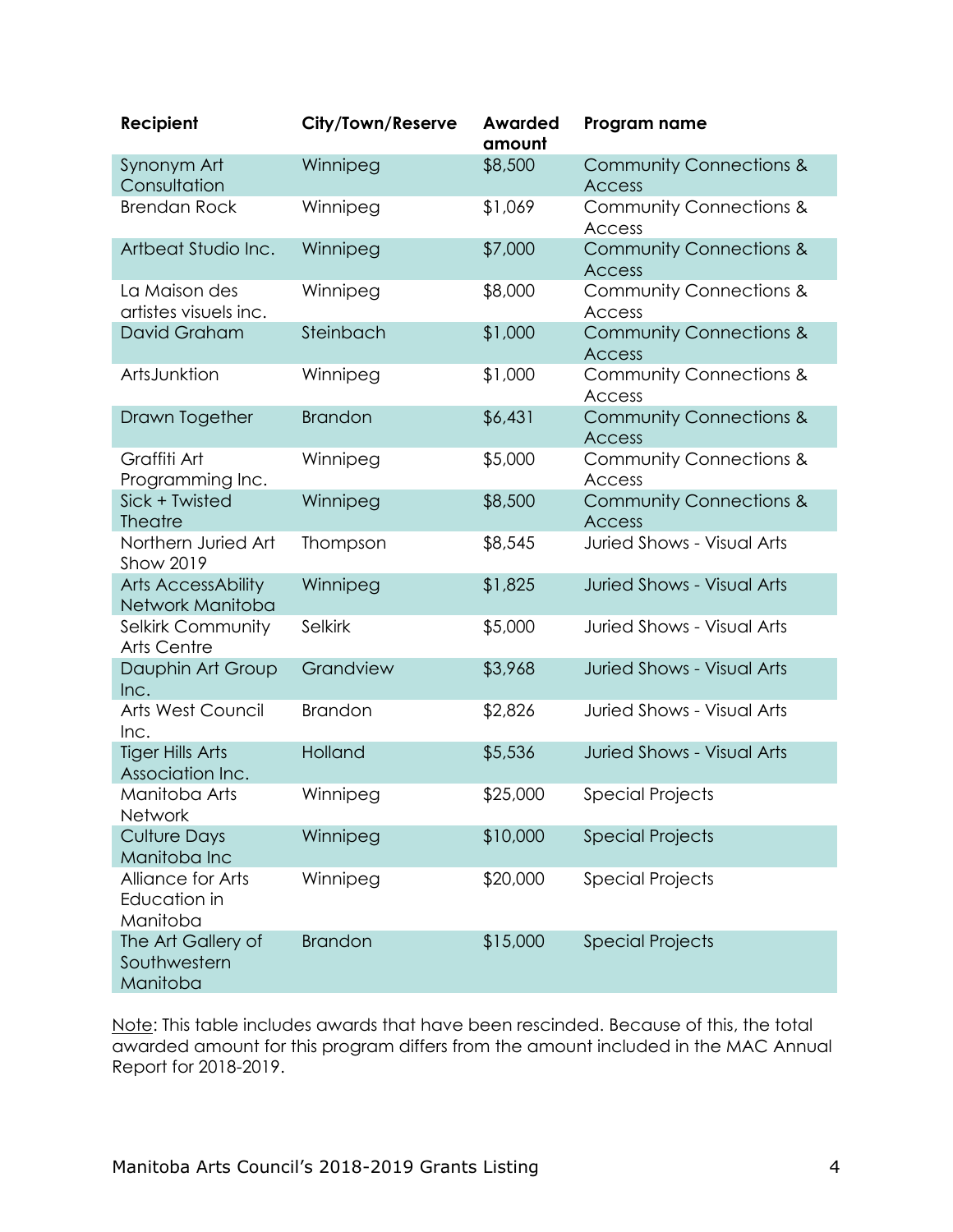#### <span id="page-6-0"></span>**Share – Present**

| <b>Number of applications</b> 76      |  |
|---------------------------------------|--|
| <b>Requested amount</b> \$768,902     |  |
| <b>Number of awards</b> 41 (54%)      |  |
| <b>Awarded amount</b> \$311,900 (41%) |  |

As a result of MAC's transition to an updated programming structure during the second half of the 2018-2019 fiscal year, no intakes were scheduled for this new program. MAC did make awards under predecessors of the Share – Present program. These awards are presented in the table below.

| Recipient                                                      | City/Town/Reserve | <b>Awarded</b><br>amount | Program name                                        |
|----------------------------------------------------------------|-------------------|--------------------------|-----------------------------------------------------|
| <b>Bedside Press</b>                                           | Narol             | \$1,500                  | <b>Book Publishers Project</b>                      |
| <b>Goldrock Press</b>                                          | Norway House      | \$1,500                  | <b>Book Publishers Project</b>                      |
| <b>Q DANCE</b>                                                 | Winnipeg          | \$8,000                  | <b>Dance Creation -</b><br>Organizations            |
| Gearshifting<br><b>Performance Works</b>                       | Winnipeg          | \$20,000                 | Dance Two Year Grant -<br>Creation/Production       |
| Young Lungs<br>Dance Exchange                                  | Winnipeg          | \$20,000                 | Dance Two Year Grant -<br>Creation/Production       |
| Aboriginal Music<br>Manitoba Inc.                              | Winnipeg          | \$4,000                  | Music Performance Grant<br>Concert or Series        |
| Agassiz Music Inc.                                             | Winnipeg          | \$4,000                  | Music Performance Grant<br><b>Concert or Series</b> |
| <b>Brandon</b><br>Centennial<br>Auditorium<br>Corporation Inc. | <b>Brandon</b>    | \$5,000                  | Music Performance Grant<br>Concert or Series        |
| Canzona Inc.                                                   | Winnipeg          | \$5,000                  | Music Performance Grant<br><b>Concert or Series</b> |
| Centre culturel<br>franco-manitobain                           | Winnipeg          | \$4,000                  | Music Performance Grant<br>Concert or Series        |
| Jazz Winnipeg                                                  | Winnipeg          | \$4,000                  | Music Performance Grant<br><b>Concert or Series</b> |
| Manitoba<br>Underground<br>Opera                               | Winnipeg          | \$4,000                  | Music Performance Grant<br>Concert or Series        |
| Polycoro Inc.                                                  | Winnipeg          | \$7,500                  | Music Performance Grant<br><b>Concert or Series</b> |
| Rady Jewish<br><b>Community Centre</b>                         | Winnipeg          | \$6,000                  | Music Performance Grant<br>Concert or Series        |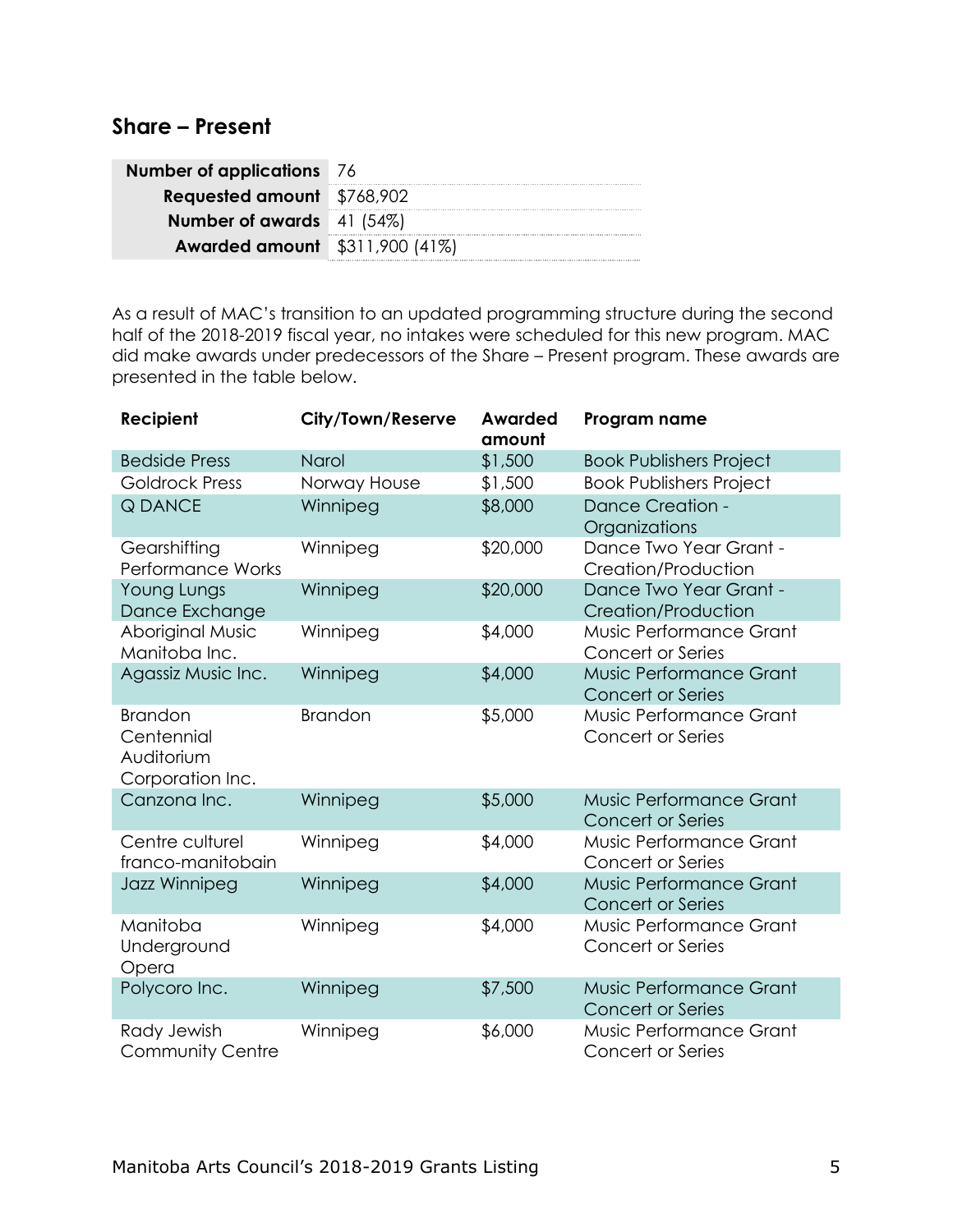| Recipient                                          | City/Town/Reserve | <b>Awarded</b><br>amount | Program name                                        |
|----------------------------------------------------|-------------------|--------------------------|-----------------------------------------------------|
| Rosamunde<br><b>Summer Music</b><br>Academy        | Winnipeg          | \$2,000                  | Music Performance Grant<br><b>Concert or Series</b> |
| The Winnipeg<br><b>Classical Guitar</b><br>Society | Winnipeg          | \$3,500                  | Music Performance Grant<br>Concert or Series        |
| <b>Virtuosi Concerts</b><br>MB Inc.                | Winnipeg          | \$2,000                  | Music Performance Grant<br><b>Concert or Series</b> |
| Xiaonan Wang                                       | Winnipeg          | \$4,000                  | Music Performance Grant<br>Concert or Series        |
| Camerata Nova                                      | Winnipeg          | \$20,000                 | Music Two Year Grant -<br><b>Concert Series</b>     |
| Geez Press Inc.                                    | Winnipeg          | \$3,000                  | Periodical Publishers Project                       |
| Herizons Magazine                                  | Winnipeg          | \$6,000                  | Periodical Publishers Project                       |
| Public Parking                                     | Winnipeg          | \$3,900                  | Periodical Publishers Project                       |
| Also As Well Too                                   | Winnipeg          | \$13,557                 | Program Assistance in the<br><b>Visual Arts</b>     |
| <b>Blinkers Art and</b><br>Project Space           | Winnipeg          | \$3,451                  | Program Assistance in the<br><b>Visual Arts</b>     |
| Centre culturel<br>franco-manitobain               | Winnipeg          | \$10,000                 | Program Assistance in the<br><b>Visual Arts</b>     |
| First Fridays in the<br>Exchange Inc.              | Winnipeg          | \$6,000                  | Program Assistance in the<br><b>Visual Arts</b>     |
| Gallery 1C03,<br>University of<br>Winnipeg         | Winnipeg          | \$18,000                 | Program Assistance in the<br><b>Visual Arts</b>     |
| Graffiti Art<br>Programming Inc.                   | Winnipeg          | \$6,000                  | Program Assistance in the<br><b>Visual Arts</b>     |
| Manitoba Craft<br>Council Inc                      | Winnipeg          | \$6,000                  | Program Assistance in the<br><b>Visual Arts</b>     |
| NorVA Centre                                       | Flin Flon         | \$4,992                  | Program Assistance in the<br><b>Visual Arts</b>     |
| WNDX Inc.                                          | Winnipeg          | \$12,000                 | Program Assistance in the<br><b>Visual Arts</b>     |
| AA Battery Theatre                                 | Winnipeg          | \$10,000                 | <b>Theatre Production</b>                           |
| Frances Koncan<br><b>Vault Projects</b>            | Winnipeg          | \$10,000                 | <b>Theatre Production</b>                           |
| Knavish Hedgehog<br>Productions                    | Winnipeg          | \$4,000                  | <b>Theatre Production</b>                           |
| Manitoba<br>Underground<br>Opera                   | Winnipeg          | \$12,000                 | <b>Theatre Production</b>                           |
| Mariachi Ghost,<br>The                             | Winnipeg          | \$12,000                 | <b>Theatre Production</b>                           |
| Neil Weisensel                                     | Winnipeg          | \$7,000                  | <b>Theatre Production</b>                           |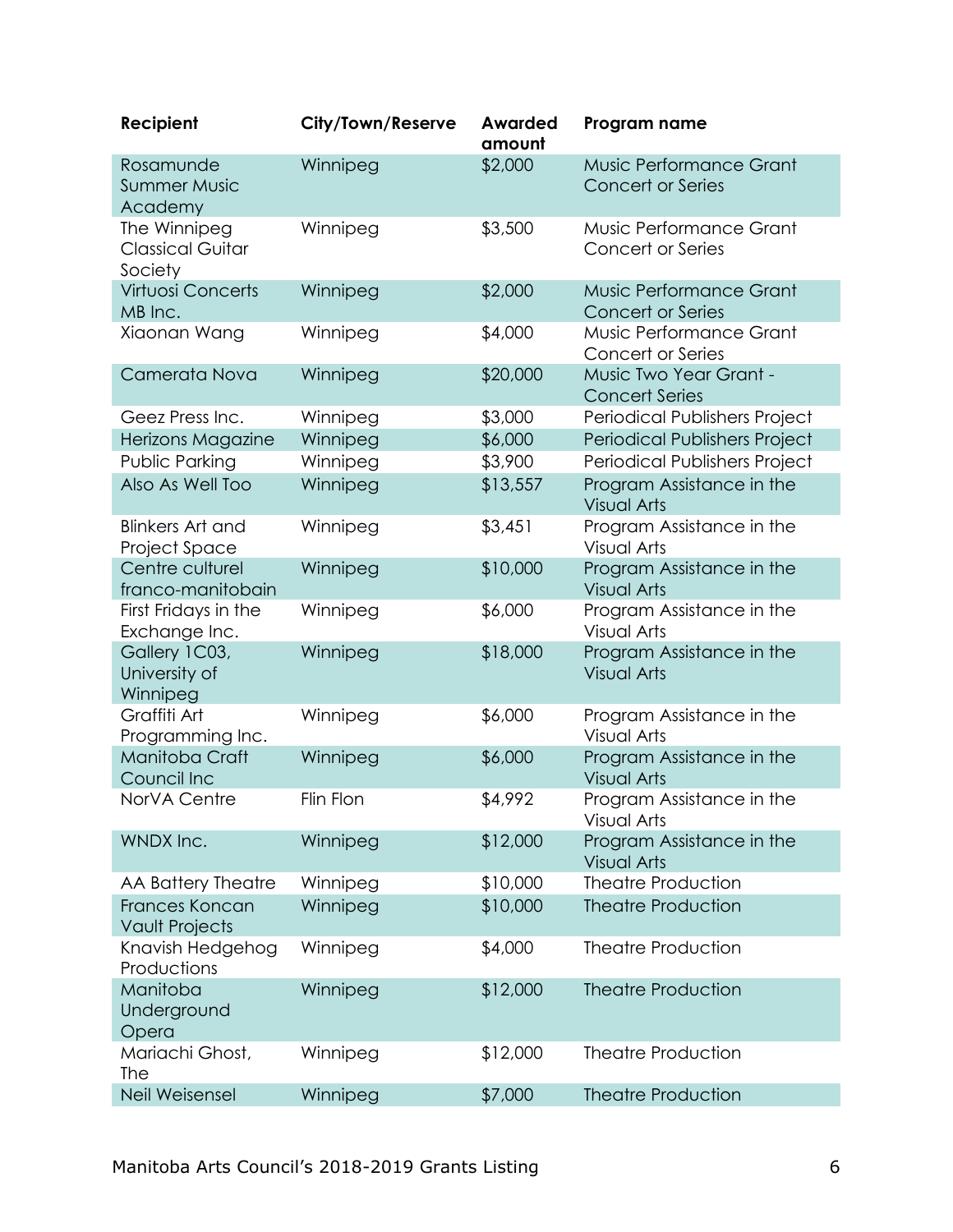| Recipient                                                                 | City/Town/Reserve | Awarded<br>amount | Program name                                         |
|---------------------------------------------------------------------------|-------------------|-------------------|------------------------------------------------------|
| Ross McMillan                                                             | Winnipeg          | \$3,000           | Theatre Production                                   |
| Sarasvati Dramatic<br><b>Theatre</b><br>Productions and<br>Repertory Inc. | Winnipeg          | \$5,000           | <b>Theatre Production</b>                            |
| Sick + Twisted<br><b>Theatre</b>                                          | Winnipeg          | \$12,000          | <b>Theatre Production</b>                            |
| Dry Cold<br>Productions Inc.                                              | Winnipeg          | \$18,000          | <b>Theatre Two-Year Grant</b><br>Creation/Production |

### <span id="page-8-0"></span>**Share – Tour**

| <b>Number of applications</b> 14      |  |
|---------------------------------------|--|
| <b>Requested amount</b> \$366,100     |  |
| <b>Number of awards</b> 12 (86%)      |  |
| <b>Awarded amount</b> \$296,000 (81%) |  |

As a result of MAC's transition to an updated programming structure during the second half of the 2018-2019 fiscal year, no intakes were scheduled for this new program. MAC did make awards under predecessors of the Share – Tour program. These awards are presented in the table below.

| Recipient                                                                 | City/Town/Reserve | Awarded<br>amount | Program                                          |
|---------------------------------------------------------------------------|-------------------|-------------------|--------------------------------------------------|
| Canzona Inc.                                                              | Winnipeg          | \$6,000           | <b>Touring Grants</b><br>(Individuals/Ensembles) |
| Home<br>Routes/Chemin<br>Chez Nous                                        | Winnipeg          | \$5,000           | <b>Touring Grants</b><br>(Individuals/Ensembles) |
| Sarasvati Dramatic<br><b>Theatre</b><br>Productions and<br>Repertory Inc. | Winnipeg          | \$5,000           | <b>Touring Grants</b><br>(Individuals/Ensembles) |
| Manitoba<br>Chamber<br>Orchestra Inc.                                     | Winnipeg          | \$8,000           | Touring Grants (Organizations)                   |
| Manitoba Theatre<br>for Young People                                      | Winnipeg          | \$90,000          | <b>Touring Grants (Organizations)</b>            |
| <b>Prairie Theatre</b><br>Exchange Inc.                                   | Winnipeg          | \$38,500          | Touring Grants (Organizations)                   |
| Royal Manitoba<br><b>Theatre Centre</b><br>Inc.                           | Winnipeg          | \$40,000          | Touring Grants (Organizations)                   |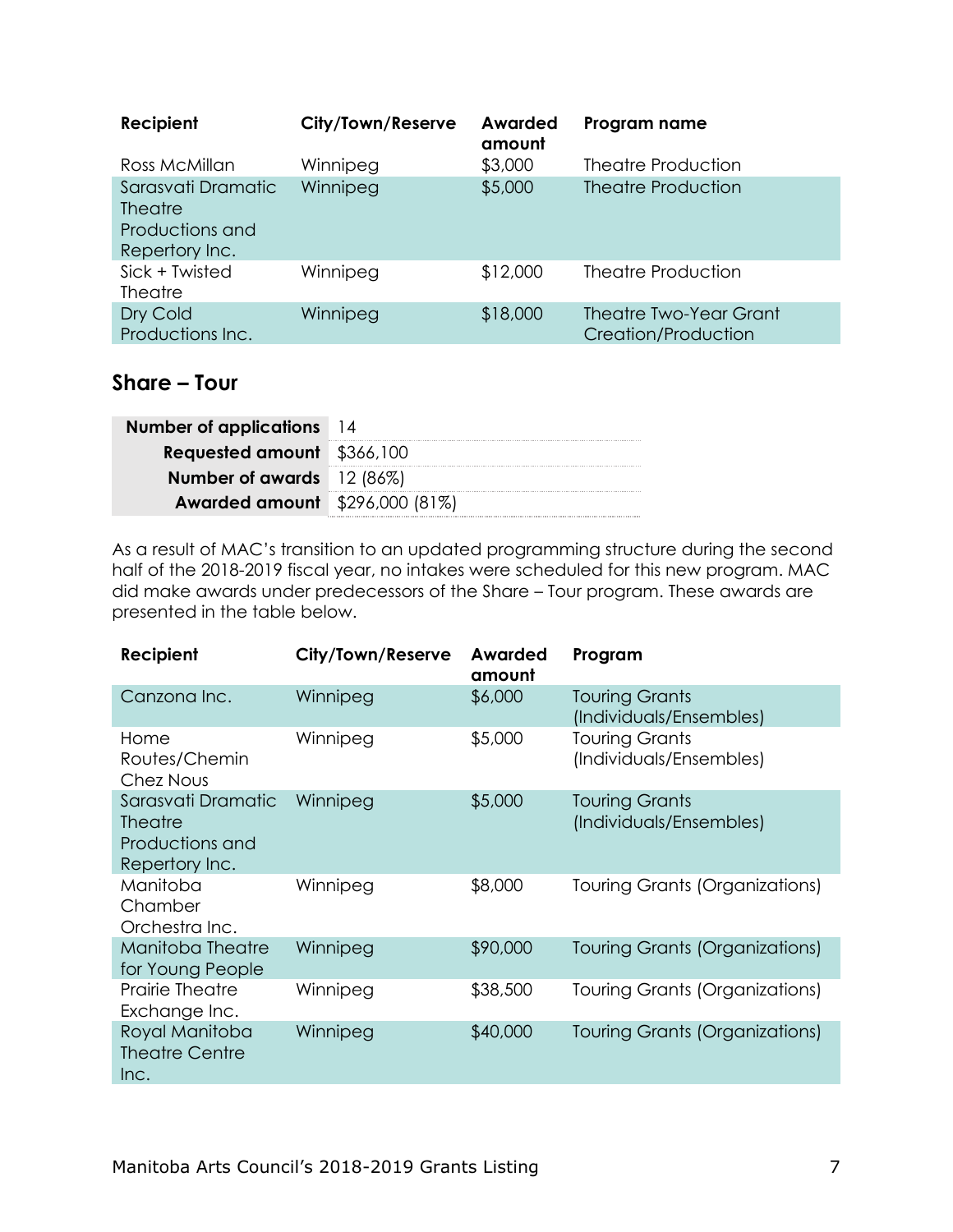<span id="page-9-0"></span>

| Recipient                                                              | City/Town/Reserve | Awarded<br>amount | Program                               |
|------------------------------------------------------------------------|-------------------|-------------------|---------------------------------------|
| Shakespeare in<br>the Ruins                                            | Winnipeg          | \$8,000           | <b>Touring Grants (Organizations)</b> |
| The Royal<br>Winnipeg Ballet<br><b>School Professional</b><br>Division | Winnipeg          | \$11,000          | Touring Grants (Organizations)        |
| The Winnipeg<br>Singers                                                | Winnipeg          | \$4,500           | Touring Grants (Organizations)        |
| Théâtre Cercle<br>Molière                                              | Winnipeg          | \$10,000          | <b>Touring Grants (Organizations)</b> |
| Winnipeg<br>Symphony<br>Orchestra                                      | Winnipeg          | \$70,000          | Touring Grants (Organizations)        |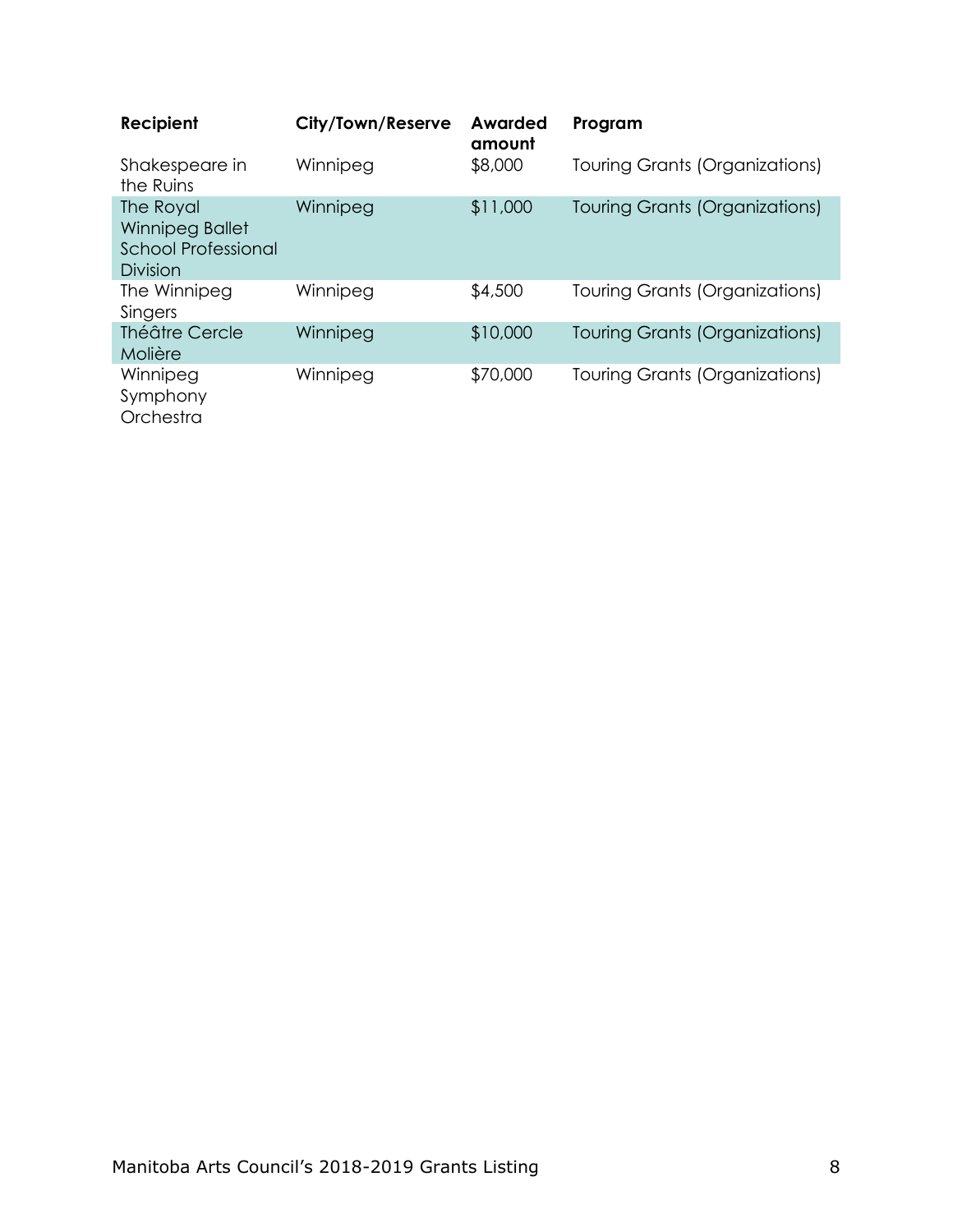# **Support**

## <span id="page-10-0"></span>**Support – Operate**

| <b>Number of applications</b> 45         |  |
|------------------------------------------|--|
| <b>Requested amount</b> \$5,713,540      |  |
| <b>Number of awards</b> 45 (100%)        |  |
| <b>Awarded amount</b> \$5,713,540 (100%) |  |

As a result of MAC's transition to an updated programming structure during the second half of the 2018-2019 fiscal year, no intakes were scheduled for this new program. MAC did make awards under predecessors of the Support – Operate program. These awards are presented in the table below.

| Recipient                                                   | <b>City/Town/Reserve</b> | <b>Awarded</b><br>amount | Program name                      |
|-------------------------------------------------------------|--------------------------|--------------------------|-----------------------------------|
| Association of<br>Manitoba Book<br>Publishers               | Winnipeg                 | \$48,000                 | <b>Arts Service Organizations</b> |
| Arbeiter Ring<br>Publishing Ltd.                            | Winnipeg                 | \$24,500                 | <b>Book Publishers Operating</b>  |
| Editions des Plaines  <br><b>Vidacom Publications</b>       | Winnipeg                 | \$27,500                 | <b>Book Publishers Operating</b>  |
| <b>Great Plains</b><br>Publications                         | Winnipeg                 | \$32,500                 | <b>Book Publishers Operating</b>  |
| J. Gordon Shillingford<br>Publishing                        | Winnipeg                 | \$36,700                 | <b>Book Publishers Operating</b>  |
| Les Éditions du Blé                                         | Saint-Boniface           | \$26,250                 | <b>Book Publishers Operating</b>  |
| Signature Editions                                          | Winnipeg                 | \$35,000                 | <b>Book Publishers Operating</b>  |
| Turnstone Press Ltd.                                        | Winnipeg                 | \$35,000                 | <b>Book Publishers Operating</b>  |
| University of<br><b>Manitoba Press</b>                      | Winnipeg                 | \$34,500                 | <b>Book Publishers Operating</b>  |
| Manitoba Opera                                              | Winnipeg                 | \$220,000                | <b>MANAP Year 5</b>               |
| Manitoba Theatre for<br><b>Young People</b>                 | Winnipeg                 | \$245,000                | <b>MANAP Year 5</b>               |
| Plug-In Inc.<br>(Plug In Institute of<br>Contemporary Arts) | Winnipeg                 | \$166,600                | <b>MANAP Year 5</b>               |
| <b>Prairie Theatre</b><br>Exchange Inc.                     | Winnipeg                 | \$355,000                | <b>MANAP Year 5</b>               |
| Royal Manitoba<br>Theatre Centre Inc.                       | Winnipeg                 | \$686,000                | <b>MANAP Year 5</b>               |
| Royal Winnipeg Ballet                                       | Winnipeg                 | \$744,800                | <b>MANAP Year 5</b>               |
| The Art Gallery of<br>Southwestern<br>Manitoba              | <b>Brandon</b>           | \$185,000                | <b>MANAP Year 5</b>               |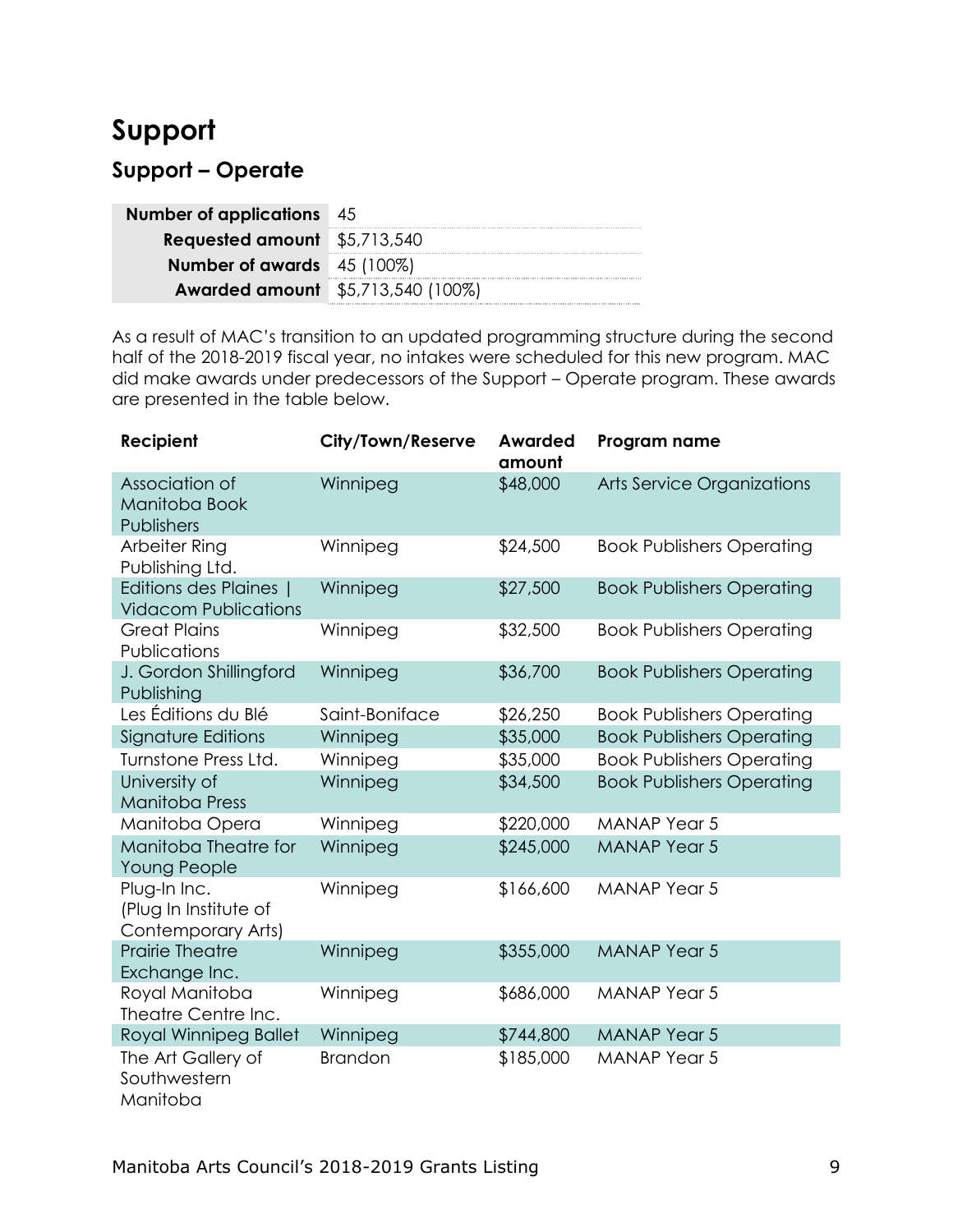| Recipient                                                                 | City/Town/Reserve | <b>Awarded</b><br>amount | Program name                                  |
|---------------------------------------------------------------------------|-------------------|--------------------------|-----------------------------------------------|
| Théâtre Cercle<br>Molière                                                 | Winnipeg          | \$175,000                | <b>MANAP Year 5</b>                           |
| Winnipeg Symphony<br>Orchestra                                            | Winnipeg          | \$735,000                | <b>MANAP Year 5</b>                           |
| aceartinc.                                                                | Winnipeg          | \$89,180                 | Mulit-Year Operating - Year<br>5              |
| Winnipeg Jewish<br><b>Theatre</b>                                         | Winnipeg          | \$35,000                 | Multi-Year Operating - Year<br>3              |
| <b>Brandon Chamber</b><br>Players                                         | <b>Brandon</b>    | \$20,580                 | Multi-Year Operating - Year<br>$\overline{A}$ |
| GroundSwell, Inc.                                                         | Winnipeg          | \$45,080                 | Multi-Year Operating - Year<br>4              |
| Manitoba Chamber<br>Orchestra Inc.                                        | Winnipeg          | \$112,000                | Multi-Year Operating - Year<br>4              |
| The Winnipeg<br><b>Chamber Music</b><br>Society                           | Winnipeg          | \$17,000                 | Multi-Year Operating - Year<br>4              |
| The Winnipeg Singers                                                      | Winnipeg          | \$29,400                 | Multi-Year Operating - Year<br>4              |
| Winnipeg Jazz<br>Orchestra                                                | Winnipeg          | \$18,000                 | Multi-Year Operating - Year<br>4              |
| Manitoba Printmakers<br>Association Inc. /<br><b>Martha Street Studio</b> | Winnipeg          | \$55,000                 | Multi-Year Operating - Year<br>5              |
| Mentoring Artists for<br>Women's Art (MAWA)                               | Winnipeg          | \$73,000                 | Multi-Year Operating - Year<br>5              |
| <b>NAfro Dance</b><br>Productions                                         | Winnipeg          | \$25,000                 | Multi-Year Operating - Year<br>5              |
| PLATFORM centre for<br>Photographic Digital<br>Arts                       | Winnipeg          | \$58,000                 | Multi-Year Operating - Year<br>5              |
| Shakespeare in the<br>Ruins                                               | Winnipeg          | \$56,050                 | Multi-Year Operating - Year<br>5              |
| <b>Theatre Projects</b><br>Manitoba                                       | Winnipeg          | \$51,500                 | Multi-Year Operating - Year<br>5              |
| Urban Shaman Inc.                                                         | Winnipeg          | \$65,000                 | Multi-Year Operating - Year<br>5              |
| Video Pool Media<br><b>Arts Centre</b>                                    | Winnipeg          | \$95,060                 | Multi-Year Operating - Year<br>5              |
| Winnipeg Film Group                                                       | Winnipeg          | \$95,000                 | Multi-Year Operating - Year<br>5              |
| Winnipeg's<br>Contemporary<br>Dancers                                     | Winnipeg          | \$112,250                | Multi-Year Operating - Year<br>5              |
| Manitoba Association<br>of Playwrights Inc.                               | Winnipeg          | \$53,900                 | Operating                                     |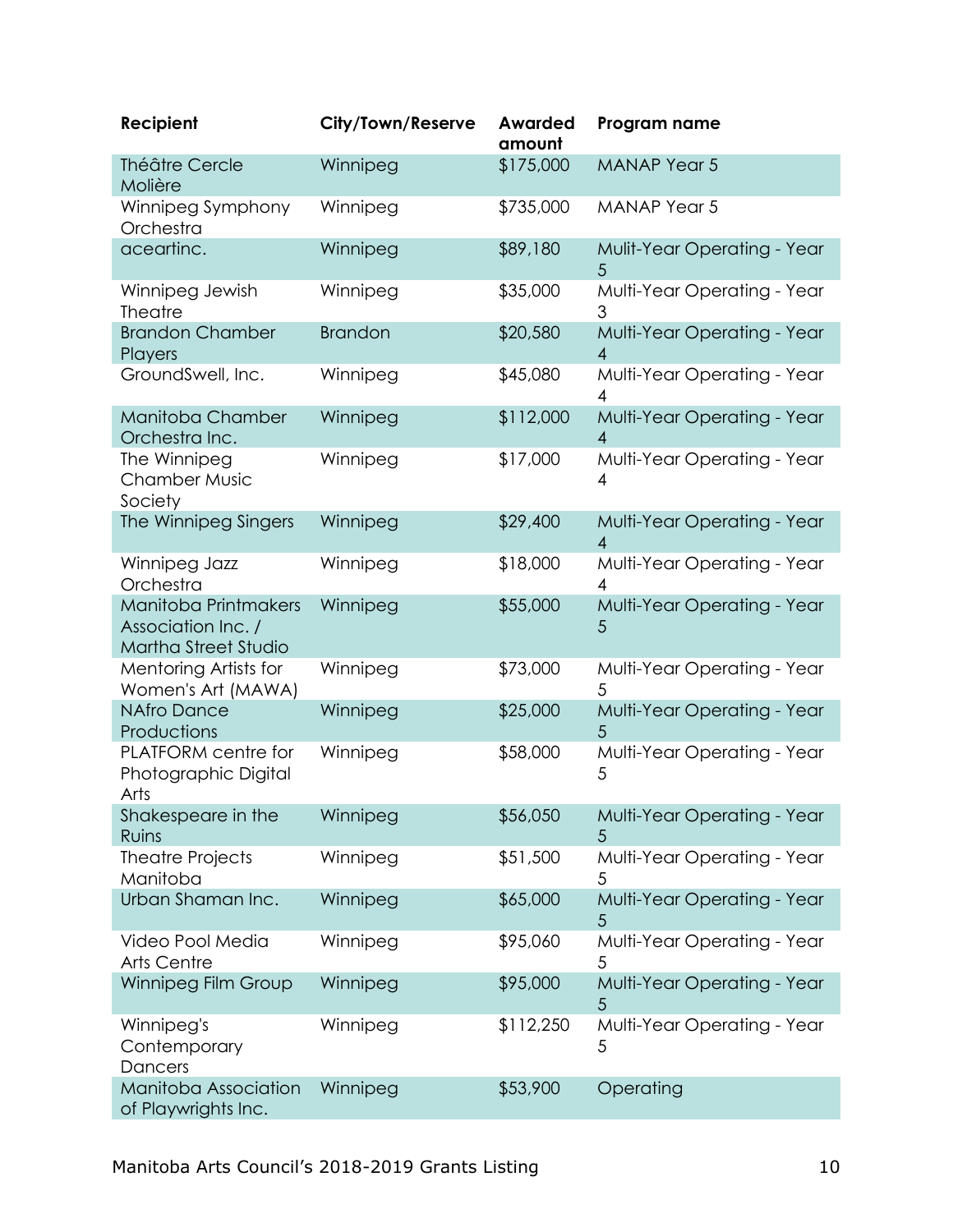| Recipient                                                                  | City/Town/Reserve | Awarded<br>amount | Program name                              |
|----------------------------------------------------------------------------|-------------------|-------------------|-------------------------------------------|
| Arts Manitoba<br>Publications Inc<br>(Border Crossings)                    | Winnipeg          | \$99,470          | Periodical Publishers<br>Operating        |
| <b>Contemporary Verse</b><br>$\mathcal{P}$                                 | Winnipeg          | \$34,500          | <b>Periodical Publishers</b><br>Operating |
| Prairie Fire Press Inc.                                                    | Winnipeg          | \$73,720          | <b>Periodical Publishers</b><br>Operating |
| The Royal Winnipeg<br><b>Ballet School</b><br><b>Professional Division</b> | Winnipeg          | \$130,000         | Professional Arts Training<br>Schools     |
| The School of<br>Contemporary<br>Dancers Inc.                              | Winnipeg          | \$32,500          | Professional Arts Training<br>Schools     |
| Manitoba Opera                                                             | Winnipeg          | \$150,000         | <b>Special Operating Grant</b>            |
| Royal Manitoba<br>Theatre Centre Inc.                                      | Winnipeg          | \$150,000         | <b>Special Operating Grant</b>            |
| Winnipeg Symphony<br>Orchestra                                             | Winnipeg          | \$125,000         | <b>Special Operating Grant</b>            |

### <span id="page-12-0"></span>**Support – Strengthen**

Awards made under the Support – Strengthen program in the 2018-2019 fiscal year were deferred to the next fiscal year and will be presented in the grants listing for 2019- 2020 in addition to Support – Strengthen granting activity already scheduled for the 2019-2020 fiscal year.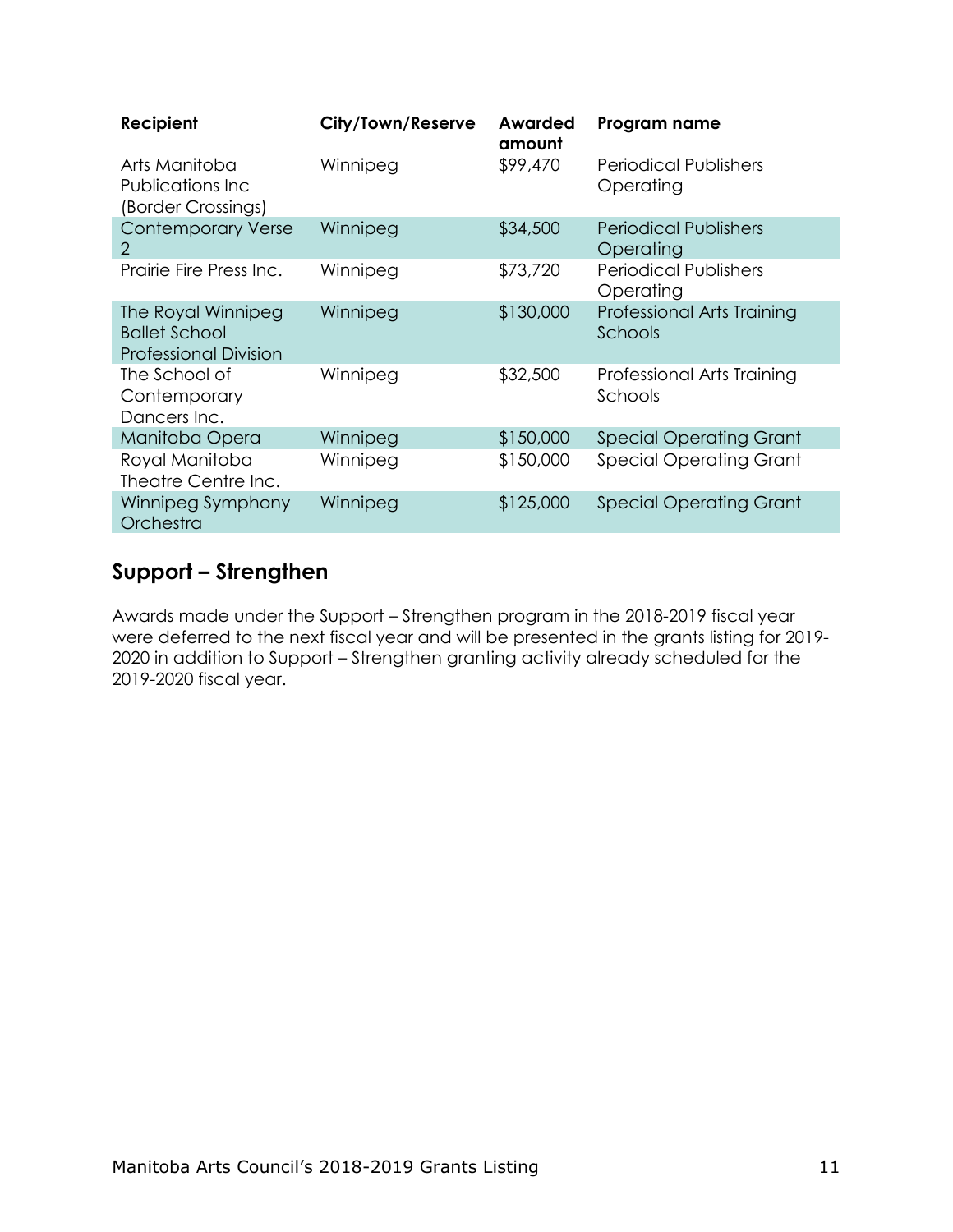# <span id="page-13-0"></span>**Learn**

### <span id="page-13-1"></span>**Learn – Artists in Schools**

| <b>Number of applications</b> 219     |  |
|---------------------------------------|--|
| <b>Requested amount</b> \$526,707     |  |
| Number of awards 212 (97%)            |  |
| <b>Awarded amount</b> \$486,909 (92%) |  |

As a result of MAC's transition to an updated programming structure during the second half of the 2018-2019 fiscal year, no intakes were scheduled for this new program. MAC did make awards under predecessors of the Learn – Artists in Schools program. These awards are presented in the table below.

Note: These tables include awards that have been rescinded, but they do not include additional artists' expenses reimbursed by MAC for a total of **\$ 15,784**. Because of this, the total awarded amount for this program differs from the amount included in the MAC Annual Report for 2018-2019.

#### **Artists in the Schools – Long-Term Residencies**

| <b>Recipient school</b>                        | <b>Participating artist</b>  | School<br>location      | <b>Awarded</b><br>amount |
|------------------------------------------------|------------------------------|-------------------------|--------------------------|
| Alexander School                               | Ofield Williams              | Alexander               | \$3,248                  |
| Anola School                                   | Annie Bergen                 | Anola                   | \$1,996                  |
| Arthur E. Wright Community<br>School           | <b>Brenda Gorlick</b>        | Winnipeg                | \$2,250                  |
| <b>Bairdmore School</b>                        | Casimiro Nhussi, Jay Stoller | Winnipeg                | \$3,000                  |
| Bertrun E. Glavin Elementary                   | Annie Bergen                 | Winnipeg                | \$4,616                  |
| <b>Brock Corydon School</b>                    | <b>Judy Cook</b>             | Winnipeg                | \$1,500                  |
| <b>Centennial School</b>                       | <b>Randy Guest</b>           | Lac Du<br><b>Bonnet</b> | \$3,267                  |
| Centennial School (Selkirk)                    | Ofield Williams              | Selkirk                 | \$1,820                  |
| Dr. F.W.L. Hamilton School                     | Ted Longbottom               | East St. Paul           | \$1,980                  |
| Duke of Marlborough<br>School                  | Dave Zachary                 | Churchill               | \$3,420                  |
| East Selkirk Middle School                     | <b>Steve Locke</b>           | <b>East Selkirk</b>     | \$1,876                  |
| École Bonaventure                              | Ofield Williams              | Selkirk                 | \$1,820                  |
| École Constable Edward<br><b>Finney School</b> | <b>Jay Stoller</b>           | Winnipeg                | \$2,250                  |
| École Crane                                    | Donna Besel                  | Winnipeg                | \$3,062                  |
| École Dugald School                            | Jamie Oliviero               | Dugald                  | \$2,526                  |
| École Heritage Immersion                       | Dave Zachary                 | St-Pierre-<br>Jolys     | \$1,964                  |
| École lle des Chenes School                    | Elizabeth (Raine) Hamilton   | lle des<br>Chenes       | \$1,500                  |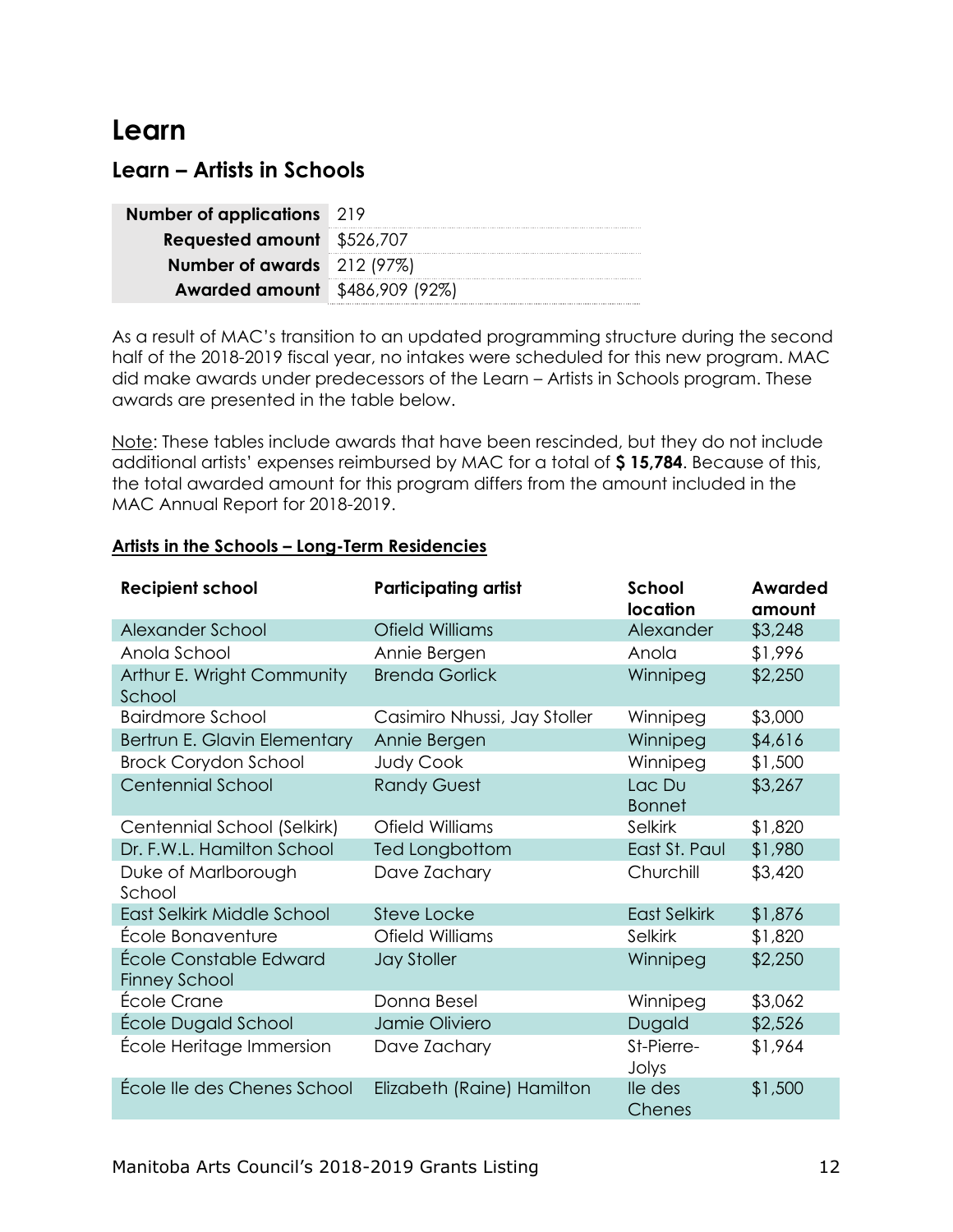| <b>Recipient school</b>                      | <b>Participating artist</b> | School<br>location   | Awarded<br>amount |
|----------------------------------------------|-----------------------------|----------------------|-------------------|
| École Lorette Immersion                      | Fubuki Daiko                | Lorette              | \$3,256           |
| École R.W. Bobby Bend<br>School              | <b>Evans Coffie</b>         | Stonewall            | \$1,796           |
| École Rivière-Rouge                          | Karin Adams                 | Winnipeg             | \$1,500           |
| École Sainte-Anne<br>Immersion               | Gérald Laroche              | Ste. Anne            | \$1,900           |
| École St. Avila School                       | Alicia Taylor               | Winnipeg             | \$3,679           |
| École Swan River South<br>School             | Dave Zachary                | Swan River           | \$3,819           |
| Frontier Collegiate Institute                | <b>Karen Cornelius</b>      | Cranberry<br>Portage | \$5,220           |
| <b>Garden City Collegiate</b>                | Rebecca Sawdon              | Winnipeg             | \$2,250           |
| Glenwood School                              | Gérald Laroche              | Winnipeg             | \$1,500           |
| <b>Gretna Elementary</b>                     | Freeze Frame                | Gretna               | \$6,352           |
| Hastings School                              | Gérald Laroche              | Winnipeg             | \$1,500           |
| Helen Betty Osborne Ininiw<br>Edu. Res. Ctr. | <b>Fubuki Daiko</b>         | Norway<br>House      | \$7,440           |
| Henry G. Izatt Middle School                 | Dimitry Melman              | Winnipeg             | \$2,250           |
| <b>Highbury School</b>                       | Alejandra Diaz Roman        | Winnipeg             | \$1,500           |
| <b>Hofer School</b>                          | Donna Besel                 | Beausejour           | \$2,100           |
| <b>Jack River School</b>                     | Fubuki Daiko                | Norway<br>House      | \$6,840           |
| Jack River School                            | Lasha Mowchun               | Norway<br>House      | \$5,220           |
| <b>Jack River School</b>                     | <b>Sister Dorothy</b>       | Norway<br>House      | \$5,220           |
| La Salle School                              | Ofield Williams             | La Salle             | \$2,574           |
| Laidlaw School                               | Gérald Laroche              | Winnipeg             | \$1,500           |
| Lowe Farm School                             | Annie Bergen                | Lowe Farm            | \$2,844           |
| Lt. Colonel Barker V.C.<br>School            | <b>Jay Stoller</b>          | Dauphin              | \$3,318           |
| Maple Leaf School                            | <b>KC Adams</b>             | Winnipeg             | \$1,500           |
| <b>Margaret Park Community</b><br>School     | Elizabeth (Raine) Hamilton  | Winnipeg             | \$1,500           |
| Mitchell Elementary School                   | Dave Zachary                | Mitchell             | \$2,052           |
| Morris School                                | Jamie Oliviero              | Morris               | \$2,044           |
| Nordale School                               | Gérald Laroche              | Winnipeg             | \$1,500           |
| Peguis Central School                        | <b>Ted Longbottom</b>       | Peguis               | \$3,225           |
| Plum Coulee School                           | Karen Cornelius             | Plum Coulee          | \$3,034           |
| Poplar River Elementary<br>School            | <b>Sister Dorothy</b>       | Poplar River         | \$6,840           |
| <b>Princess Margaret School</b>              | <b>Sister Dorothy</b>       | Winnipeg             | \$2,250           |
| R.F. Morrison School                         | Karin Adams                 | Winnipeg             | \$1,500           |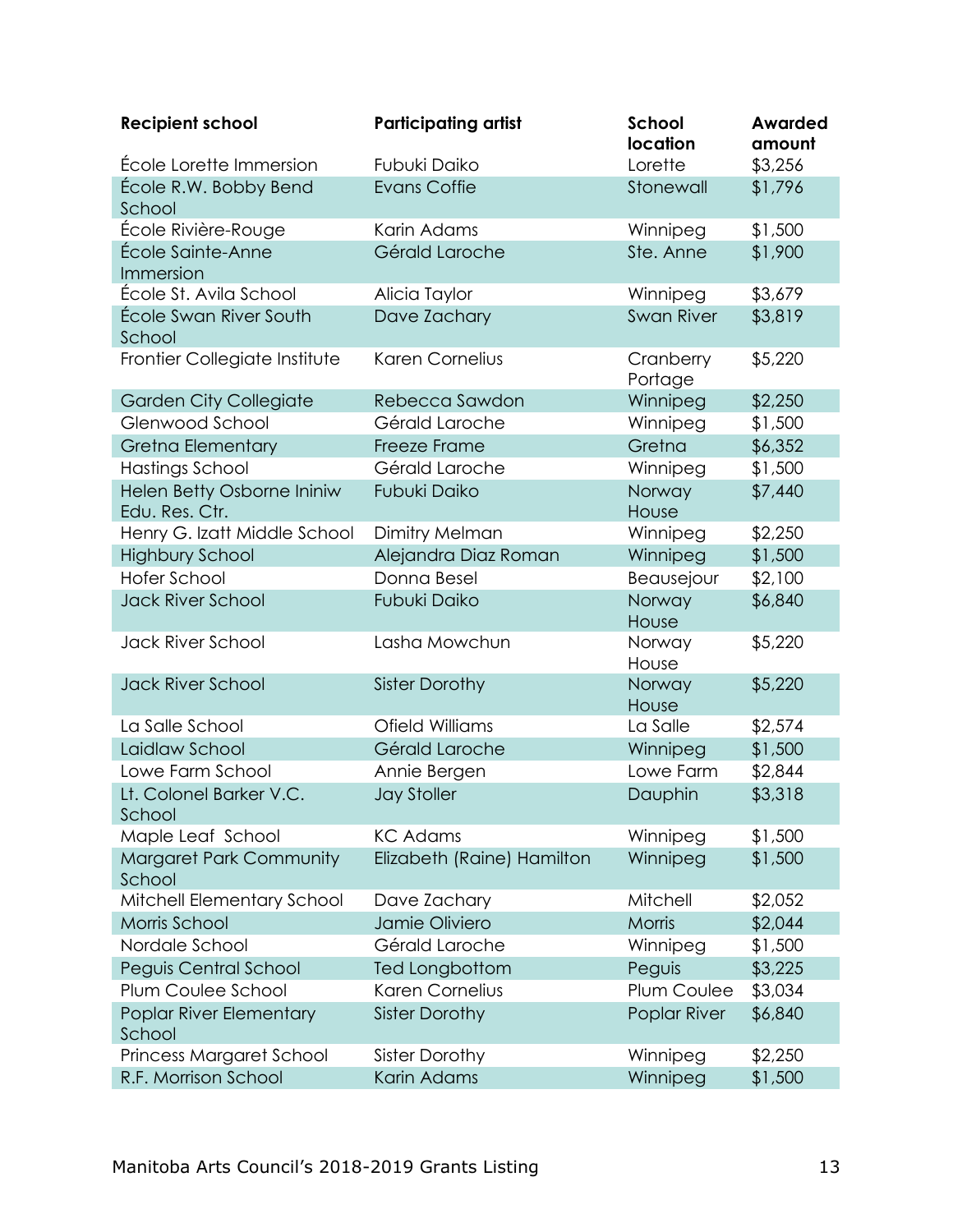| <b>Recipient school</b>              | <b>Participating artist</b> | School<br><b>location</b> | Awarded<br>amount |
|--------------------------------------|-----------------------------|---------------------------|-------------------|
| <b>Riverbend Community</b><br>School | Alejandra Diaz Roman        | Winnipeg                  | \$2,250           |
| Rockwood School                      | Rebecca Sawdon              | Winnipeg                  | \$1,500           |
| Seven Oaks Met School                | Annie Bergen                | Winnipeg                  | \$3,026           |
| Ste. Marie School                    | Annie Bergen                | <b>Bruxelles</b>          | \$3,182           |
| Stonybrook Middle School             | Daina Leitold               | Steinbach                 | \$4,024           |
| <b>Taylor Elementary School</b>      | Alicia Taylor               | <b>Swan River</b>         | \$3,717           |
| Victor H.L. Wyatt School             | Annie Bergen                | Winnipeg                  | \$2,940           |
| Virden Junior High                   | <b>Evans Coffie</b>         | Virden                    | \$3,286           |
| Waywayseecappo<br>Community School   | Rebecca Sawdon              | Waywaysee-<br>cappo       | \$3,316           |
| West St. Paul School                 | Dimitry Melman              | West St. Paul             | \$1,500           |
| <b>Westwood Elementary</b>           | Ofield Williams             | Thompson                  | \$3,420           |
| Whitemouth School                    | Lindsey White               | Whitemouth                | \$2,786           |

#### **Artists in the Schools – Short-Term Residencies**

| <b>Recipient school</b>                             | <b>Participating artist</b>   | School<br>location            | <b>Awarded</b><br>amount |
|-----------------------------------------------------|-------------------------------|-------------------------------|--------------------------|
| Alf Cuthbert School                                 | Dimitry Melman                | Moosehorn                     | \$1,630                  |
| Arborg Early Middle Years<br>School                 | Joyce Clouston                | Arborg                        | \$1,447                  |
| <b>Ashern Central School</b>                        | Fubuki Daiko                  | Ashern                        | \$2,848                  |
| <b>Austin Christian Academy</b>                     | <b>Heather Martens Rempel</b> | Austin                        | \$750                    |
| <b>Austin Elementary</b>                            | <b>Heather Martens Rempel</b> | Austin                        | \$750                    |
| <b>Beaumont School</b>                              | <b>Mark Cameron</b>           | Winnipeg                      | \$750                    |
| <b>Beautiful Savior Lutheran</b><br>School #2102    | <b>Stan Lesk</b>              | Winnipeg                      | \$750                    |
| <b>Betty Gibson School</b>                          | Castlemoon Theatre            | <b>Brandon</b>                | \$1,643                  |
| <b>Binscarth School</b>                             | Rebecca Sawdon                | <b>Binscarth</b>              | \$1,732                  |
| <b>Bird's Hill School</b>                           | <b>Jay Stoller</b>            | Winnipeg                      | \$750                    |
| <b>Birtle Collegiate</b>                            | Ardyth Johnson                | <b>Birtle</b>                 | \$1,721                  |
| <b>Birtle Elementary</b>                            | <b>Judy Cook</b>              | <b>Birtle</b>                 | \$1,621                  |
| <b>Blumenort School</b>                             | <b>Jay Stoller</b>            | Blumenort                     | \$970                    |
| <b>Bothwell School</b>                              | Ted Longbottom                | <b>New</b><br><b>Bothwell</b> | \$1,432                  |
| <b>Bowsman School</b>                               | Alicia Taylor                 | Bowsman                       | \$1,754                  |
| <b>Broad Valley Colony School</b><br>(H)            | Dave Zachary                  | Poplarfield                   | \$1,467                  |
| <b>Chief Charles Audy</b><br><b>Memorial School</b> | Fubuki Daiko                  | <b>Birch River</b>            | \$3,669                  |
| Christ the King School                              | Rebecca Sawdon                | Winnipeg                      | \$750                    |
| <b>Cormorant Lake School</b>                        | Alicia Taylor                 | Cormorant                     | \$1,644                  |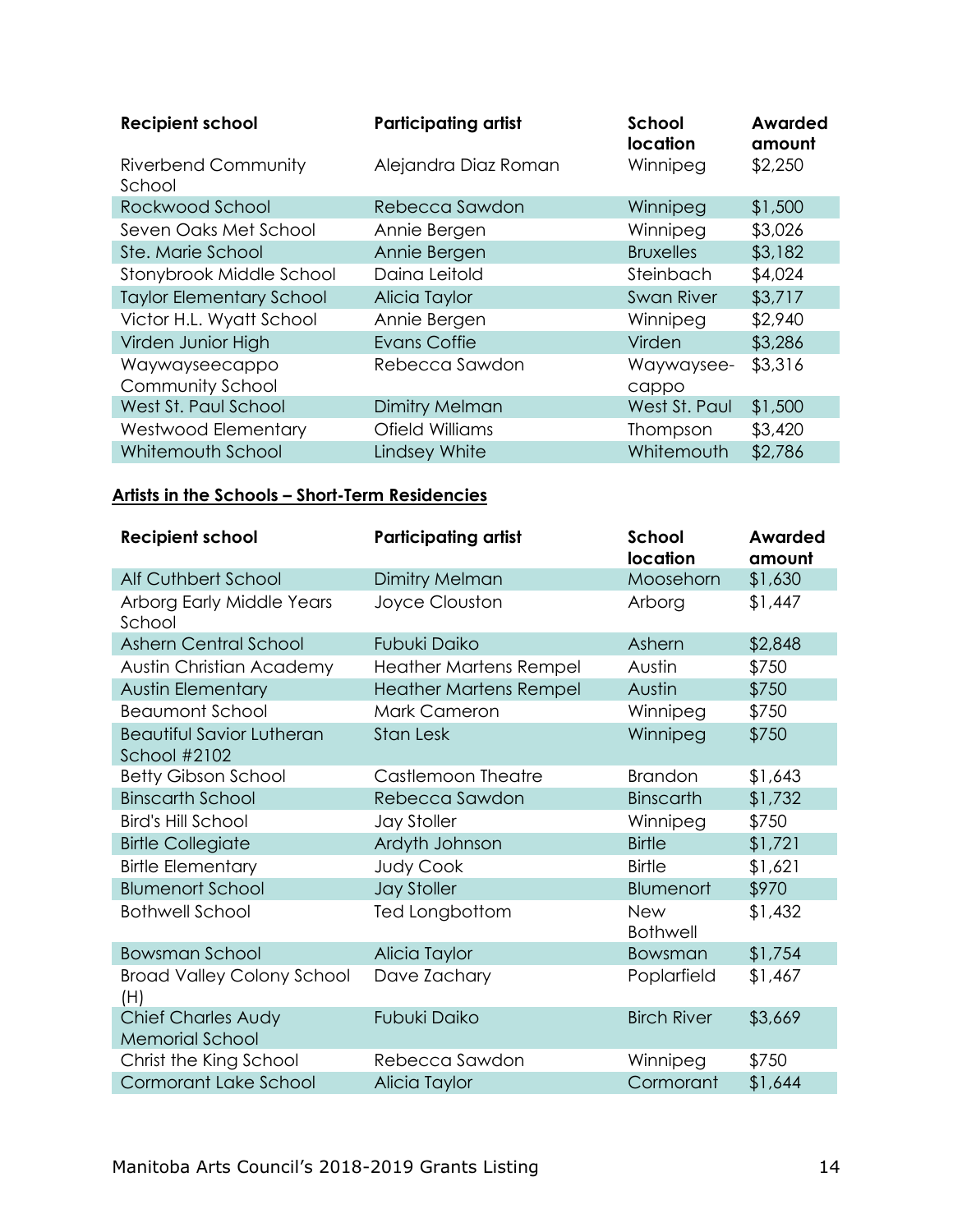| <b>Recipient school</b>                    | <b>Participating artist</b>   | <b>School</b><br>location | <b>Awarded</b><br>amount |
|--------------------------------------------|-------------------------------|---------------------------|--------------------------|
| <b>Cranberry Portage</b><br>Elementary     | Evans Coffie                  | Cranberry<br>Portage      | \$1,620                  |
| <b>Crystal City Early Years</b><br>School  | <b>Sister Dorothy</b>         | <b>Crystal City</b>       | \$1,504                  |
| D. R. Hamilton School                      | Elizabeth (Raine) Hamilton    | Cross Lake                | \$1,620                  |
| <b>Domain Elementary</b>                   | Ardyth Johnson                | Domain                    | \$906                    |
| Dr. D. W. Penner School                    | <b>Evans Coffie</b>           | Winnipeg                  | \$750                    |
| Duck Bay School                            | Lasha Mowchun                 | Duck Bay                  | \$1,844                  |
| École Guyot                                | <b>Heather Martens Rempel</b> | Winnipeg                  | \$1,447                  |
| École Harrison                             | <b>Emily Granger</b>          | <b>Brandon</b>            | \$1,643                  |
| École Provencher                           | Elizabeth (Raine) Hamilton    | Winnipeg                  | \$750                    |
| École R.W. Bobby Bend<br>School            | Karin Adams                   | Stonewall                 | \$898                    |
| École Tuxedo Park                          | Daina Leitold                 | Winnipeg                  | \$750                    |
| Elkhorn School                             | Dave Zachary                  | Elkhorn                   | \$1,717                  |
| <b>Elton Collegiate</b>                    | <b>Randy Guest</b>            | Forrest                   | \$1,641                  |
| <b>Elwick Community School</b>             | Margaret Shaw-MacKinnon       | Winnipeg                  | \$750                    |
| Erickson Collegiate Institute              | <b>Randy Guest</b>            | Erickson                  | \$1,666                  |
| Eriksdale School                           | <b>Evans Coffie</b>           | Eriksdale                 | \$1,464                  |
| <b>Ethelbert School</b>                    | <b>Evans Coffie</b>           | Ethelbert                 | \$1,779                  |
| F.W. Gilbert School                        | Ted Longbottom                | Pinawa                    | \$1,098                  |
| <b>Falcon Beach School</b>                 | Dave Zachary                  | Falcon<br>Beach           | \$1,464                  |
| <b>Fisher Branch Collegiate</b>            | <b>Fubuki Daiko</b>           | Fisher<br><b>Branch</b>   | \$2,792                  |
| <b>Fisher Branch Early Years</b><br>School | Dimitry Melman                | Fisher<br><b>Branch</b>   | \$1,442                  |
| <b>Forrest Elementary</b>                  | Ted Longbottom                | Forrest                   | \$1,696                  |
| Frontier Collegiate Institute              | <b>KC Adams</b>               | Cranberry<br>Portage      | \$1,620                  |
| Frontier Mosakahiken School                | Elizabeth (Raine) Hamilton    | Moose Lake                | \$1,620                  |
| George Fitton School                       | <b>Brenda Gorlick</b>         | <b>Brandon</b>            | \$1,643                  |
| George Fitton School                       | <b>Ofield Williams</b>        | <b>Brandon</b>            | \$1,643                  |
| Gillam School                              | Ted Longbottom                | Gillam                    | \$1,620                  |
| Gillam School                              | <b>Joyce Clouston</b>         | Gillam                    | \$1,620                  |
| Gladstone School                           | Jamie Oliviero                | Winnipeg                  | \$878                    |
| Glenboro School                            | Alicia Taylor                 | Glenboro                  | \$2,071                  |
| Goose Lake High School                     | Natasha Halayda               | Roblin                    | \$1,789                  |
| <b>Grand Rapids School</b>                 | Lasha Mowchun                 | Grand<br>Rapids           | \$1,978                  |
| <b>Grandview School</b>                    | <b>Brenda Gorlick</b>         | Grandview                 | \$1,768                  |
| <b>Grandview School</b>                    | Freeze Frame                  | Grandview                 | \$1,768                  |
| Green Acres School                         | Alicia Taylor                 | <b>Brandon</b>            | \$2,022                  |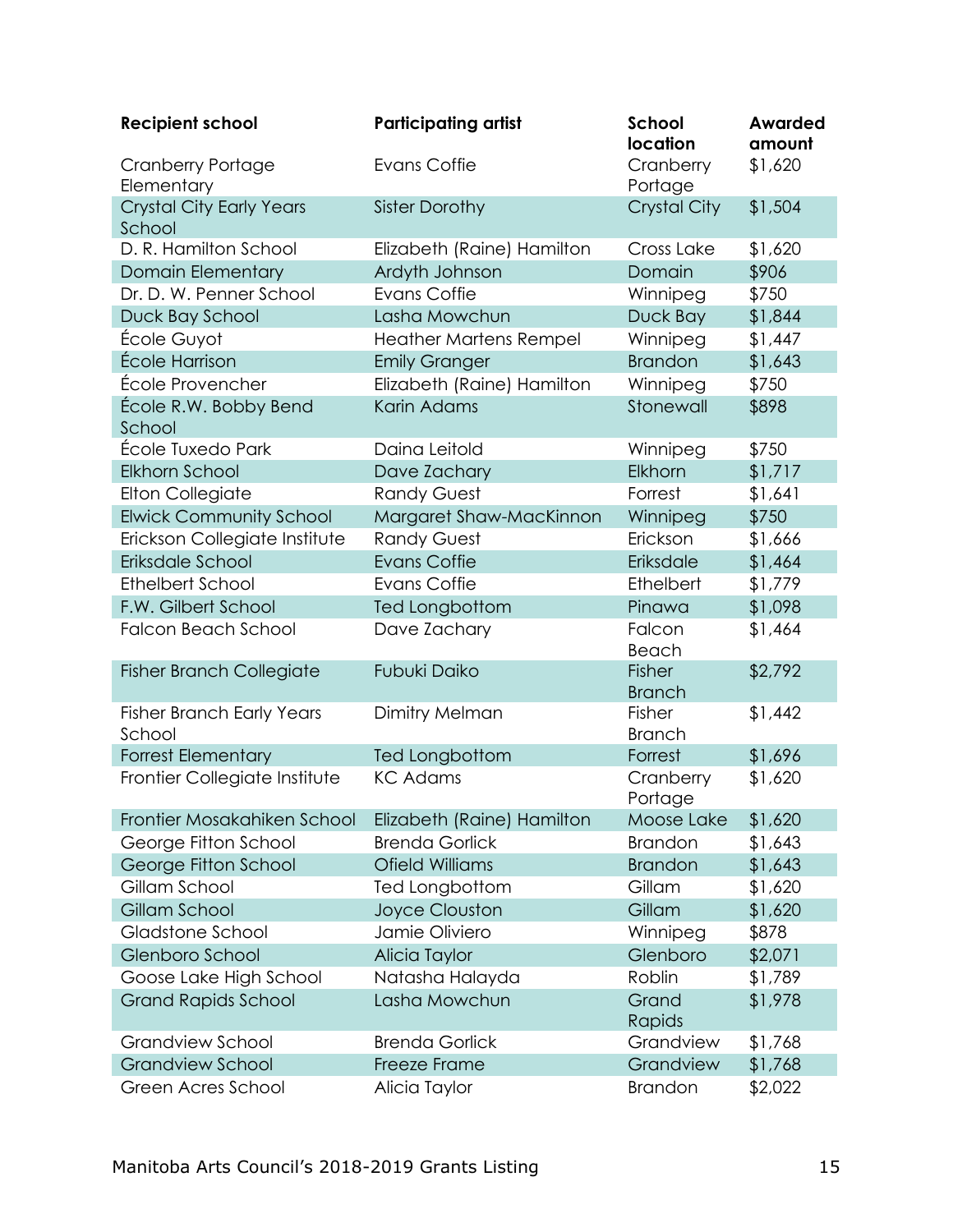| <b>Recipient school</b>                  | <b>Participating artist</b>     | <b>School</b><br>location | <b>Awarded</b><br>amount |
|------------------------------------------|---------------------------------|---------------------------|--------------------------|
| Gypsumville School                       | <b>Heather Martens Rempel</b>   | Gypsumville               | \$1,710                  |
| Hapnot Collegiate Institute              | Robert Christiani               | Flin Flon                 | \$1,620                  |
| <b>Hartney School</b>                    | <b>Sister Dorothy</b>           | Hartney                   | \$1,694                  |
| Hazelridge School                        | <b>Evans Coffie</b>             | Hazelridge                | \$922                    |
| Henry G. Izatt Middle School             | Gérald Laroche                  | Winnipeg                  | \$750                    |
| <b>Highbury School</b>                   | Alejandra Diaz Roman            | Winnipeg                  | \$750                    |
| Immaculate Heart of Mary<br>School       | <b>Evans Coffie</b>             | Winnipeg                  | \$750                    |
| Inglis School                            | <b>Heather Martens Rempel</b>   | Inglis                    | \$1,768                  |
| Joseph H. Kerr School                    | <b>Castlemoon Theatre</b>       | <b>Snow Lake</b>          | \$2,188                  |
| Joseph H. Kerr School                    | Alicia Taylor                   | Snow Lake                 | \$1,781                  |
| Joseph Teres School                      | <b>Sister Dorothy</b>           | Winnipeg                  | \$750                    |
| Julie Lindal School                      | <b>Randy Guest</b>              | <b>Ilford</b>             | \$1,620                  |
| <b>Kelsey Community School</b>           | Elizabeth (Raine) Hamilton      | The Pas                   | \$1,728                  |
| Kistiganwacheeng                         | Ofield Williams                 | Garden Hill               | \$1,620                  |
| <b>Elementary School</b>                 |                                 |                           |                          |
| Kistiganwacheeng                         | Margaret Shaw-MacKinnon         | Garden Hill               | \$1,620                  |
| <b>Elementary School</b>                 |                                 |                           |                          |
| Lac du Bonnet Senior                     | Dimitry Melman                  | Lac Du<br><b>Bonnet</b>   | \$1,437                  |
| Lakefront School                         | Lasha Mowchun                   | <b>Crane River</b>        | \$1,911                  |
| Langruth Elementary                      | Rebecca Sawdon                  | Langruth                  | \$1,471                  |
| Lavallee School                          | Karin Adams and Anita<br>Lebeau | Winnipeg                  | \$1,500                  |
| Lord Wolseley School                     | Ted Longbottom                  | Winnipeg                  | \$1,038                  |
| Lundar School                            | <b>Stan Lesk</b>                | Lundar                    | \$1,447                  |
| MacGregor Elementary                     | <b>Heather Martens Rempel</b>   | MacGregor                 | \$750                    |
| Major Pratt School                       | Ted Longbottom                  | Russell                   | \$1,784                  |
| Manitou Elementary School                | <b>Evans Coffie</b>             | Manitou                   | \$1,476                  |
| Mapleton School                          | Fubuki Daiko                    | <b>Selkirk</b>            | \$1,624                  |
| Marble Ridge Colony School<br>(H)        | Gérald Laroche                  | Hodgson                   | \$1,489                  |
| Margaret Barbour<br>Collegiate Institute | <b>Castlemoon Theatre</b>       | The Pas                   | \$1,620                  |
| Matheson Island School                   | Ted Longbottom                  | Matheson<br>Island        | \$1,814                  |
| <b>McCreary School</b>                   | Alicia Taylor                   | <b>McCreary</b>           | \$1,854                  |
| <b>Meadows Elementary</b><br>School      | Ted Longbottom                  | <b>Brandon</b>            | \$1,694                  |
| Melita School                            | Margaret Shaw-MacKinnon         | Melita                    | \$1,735                  |
| Miami School                             | Ofield Williams                 | Miami                     | \$1,441                  |
| Miniota School                           | <b>Sister Dorothy</b>           | Miniota                   | \$1,728                  |
| Minitonas Early Years School             | Lasha Mowchun                   | Minitonas                 | \$1,856                  |
| Minnewasta School                        | <b>Evans Coffie</b>             | Morden                    | \$1,448                  |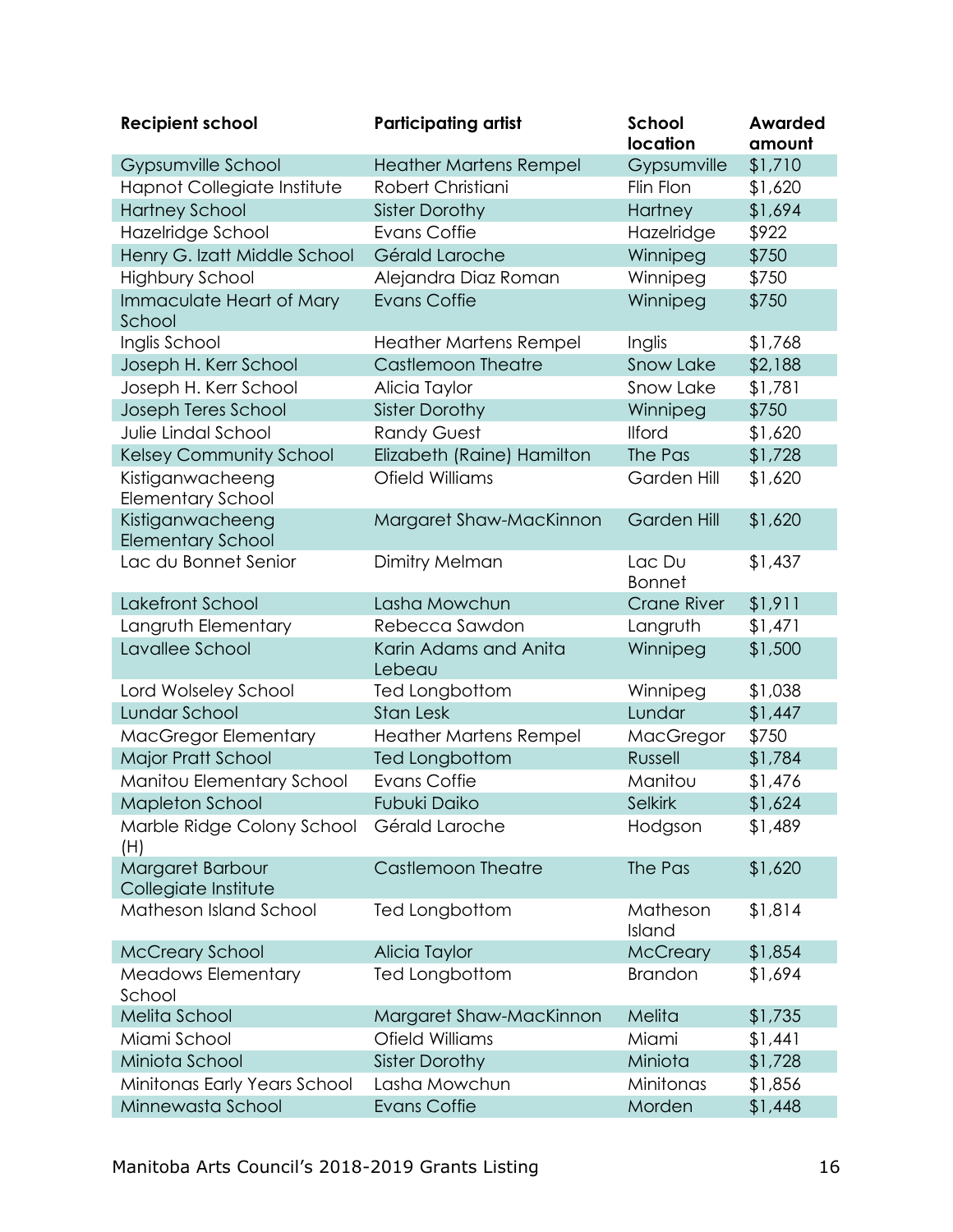| <b>Recipient school</b>                | <b>Participating artist</b>   | School<br>location  | <b>Awarded</b><br>amount |
|----------------------------------------|-------------------------------|---------------------|--------------------------|
| Minto School                           | Lasha Mowchun                 | Minto               | \$1,660                  |
| Neil Campbell School                   | <b>Stan Lesk</b>              | Winnipeg            | \$750                    |
| Nelson McIntyre Collegiate             | <b>Karen Cornelius</b>        | Winnipeg            | \$750                    |
| Oak Lake Community<br>School           | <b>Evans Coffie</b>           | Oak Lake            | \$1,676                  |
| Ochre River School                     | Annie Bergen                  | Ochre River         | \$1,782                  |
| Pierson School                         | <b>Ofield Williams</b>        | Pierson             | \$1,785                  |
| Prairie Mountain Elementary<br>School  | Daina Leitold                 | Swan Lake           | \$876                    |
| <b>Radisson School</b>                 | <b>Judy Cook</b>              | Winnipeg            | \$750                    |
| <b>Reston Elementary</b>               | Dimitry Melman                | Reston              | \$1,717                  |
| <b>Riverview School</b>                | Jamie Oliviero                | <b>Brandon</b>      | \$1,675                  |
| Robert Smith Elementary                | Donna Besel                   | Selkirk             | \$1,090                  |
| <b>Roblin Elementary</b>               | Fubuki Daiko                  | Roblin              | \$3,259                  |
| <b>Roland Elementary</b>               | Annie Bergen                  | Roland              | \$1,506                  |
| Ross L. Gray School                    | Ted Longbottom                | Sprague             | \$1,646                  |
| Rossburn Collegiate                    | Daina Leitold                 | Rossburn            | \$1,734                  |
| Rossburn Elementary                    | Lasha Mowchun                 | Rossburn            | \$1,734                  |
| <b>Ryerson Elementary</b>              | Ted Longbottom                | Winnipeg            | \$1,038                  |
| San Antonio School                     | Lasha Mowchun                 | <b>Bissett</b>      | \$1,689                  |
| Sanford Collegiate                     | Margaret Shaw-MacKinnon       | Sanford             | \$886                    |
| <b>Shaftesbury High School</b>         | Alejandra Diaz Roman          | Winnipeg            | \$750                    |
| Shamrock School                        | Shannon Guile-Hardy           | Winnipeg            | \$750                    |
| <b>Shoal Lake School</b>               | Rebecca Sawdon                | <b>Shoal Lake</b>   | \$1,688                  |
| Sigurbjorg Stefansson Early<br>School  | Dave Zachary                  | Gimli               | \$1,138                  |
| Silverwinds                            | Dave Zachary                  | Sperling            | \$982                    |
| Sir William Osler School               | Fubuki Daiko                  | Winnipeg            | \$1,500                  |
| <b>Springfield Collegiate</b>          | <b>Randy Guest</b>            | Oakbank             | \$878                    |
| Starbuck School                        | Dave Zachary                  | Starbuck            | \$906                    |
| <b>Stevenson Island School</b>         | Lasha Mowchun                 | Stevenson<br>Island | \$1,620                  |
| <b>Stonewall Centennial</b><br>School  | <b>Jay Stoller</b>            | Stonewall           | \$898                    |
| <b>Stonewall Collegiate</b>            | <b>Heather Martens Rempel</b> | Stonewall           | \$1,446                  |
| <b>Strathclair Community</b><br>School | <b>Judy Cook</b>              | Strathclair         | \$1,677                  |
| <b>Tanner's Crossing School</b>        | <b>Brenda Gorlick</b>         | Minnedosa           | \$1,644                  |
| <b>Teulon Elementary School</b>        | Fubuki Daiko                  | Teulon              | \$1,732                  |
| <b>Treherne Elementary</b>             | Phoebe Man                    | Treherne            | \$1,448                  |
| Valleyview Centennial<br>School        | Jamie Oliviero                | <b>Brandon</b>      | \$2,023                  |
| Vermillion Colony School               | <b>Jay Stoller</b>            | Sanford             | \$866                    |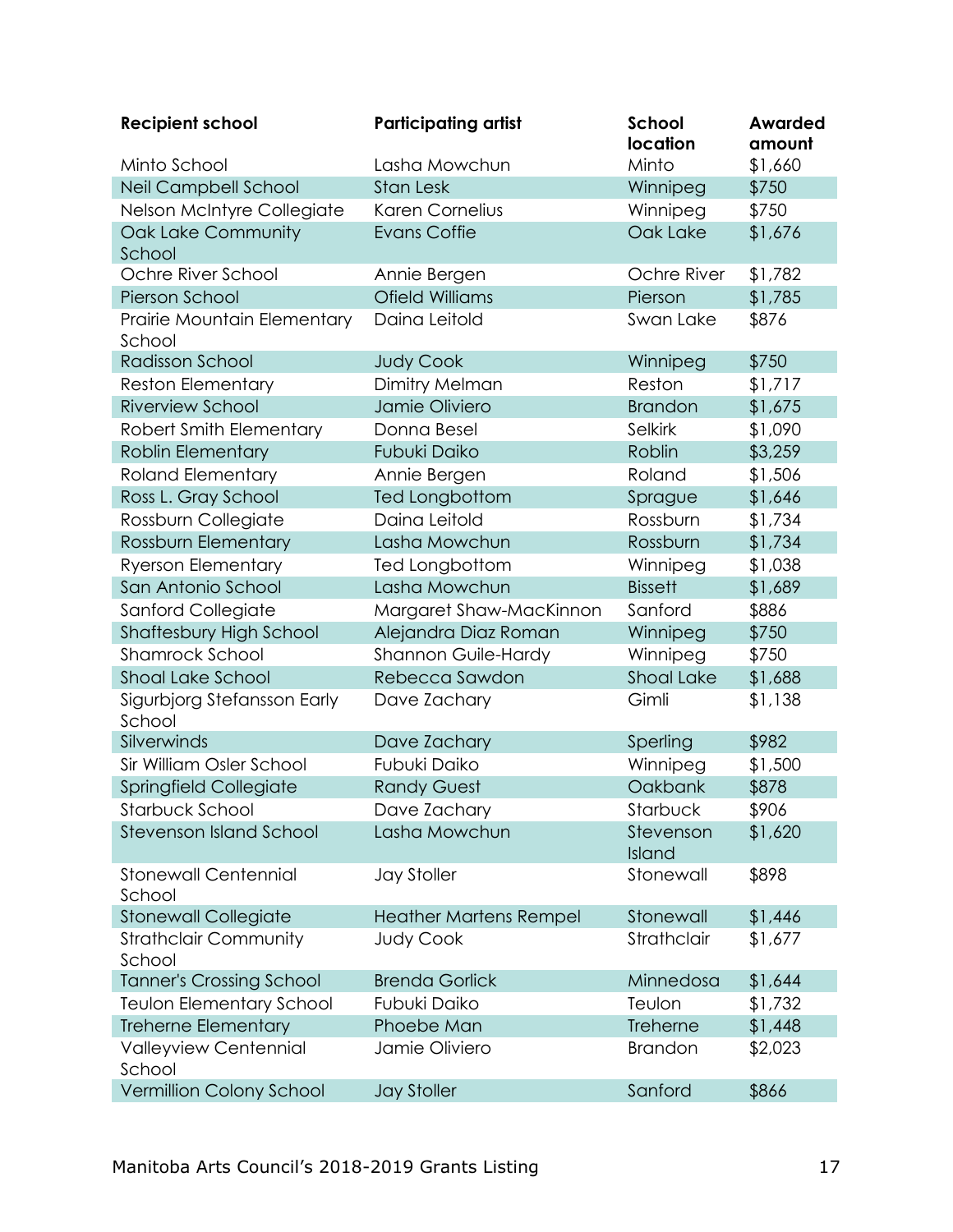| <b>Recipient school</b>    | <b>Participating artist</b> | School<br>location     | Awarded<br>amount |
|----------------------------|-----------------------------|------------------------|-------------------|
| Victor Mager School        | Alejandra Diaz Roman        | Winnipeg               | \$750             |
| Walter Whyte School        | <b>Randy Guest</b>          | Grand<br><b>Marais</b> | \$830             |
| Waterhen School            | Alicia Taylor               | Waterhen               | \$1,920           |
| <b>Waverly Park School</b> | Alicia Taylor               | <b>Brandon</b>         | \$2,022           |
| West Lynn Heights School   | Lasha Mowchun               | Lynn Lake              | \$1,620           |
| Whitmore School            | <b>Randy Guest</b>          | Dauphin                | \$1,728           |
| Whyte Ridge Elementary     | Ted Longbottom              | Winnipeg               | \$1,788           |
| Winnipeg Beach School      | <b>Evans Coffie</b>         | Winnipeg<br>Beach      | \$1,078           |
| Winnipeg Beach School      | Dimitry Melman              | Winnipeg<br>Beach      | \$1,078           |

#### **Artssmarts II**

| <b>Recipient school</b>                       | <b>Participating artist(s)</b>                                | <b>School</b><br>location | <b>Awarded</b><br>amount |
|-----------------------------------------------|---------------------------------------------------------------|---------------------------|--------------------------|
| Alexander School                              | <b>Ben Davis</b>                                              | Alexander                 | \$5,000                  |
| Amber Trails School                           | Nereo Eugenio, Stan Lesk,<br>Jordan Stranger                  | Winnipeg                  | \$10,000                 |
| Decker Colony School                          | Judy Perkins, Joan Trott                                      | <b>Decker</b>             | \$4,000                  |
| École Belmont                                 | <b>Evin Collis</b>                                            | Winnipeg                  | \$5,000                  |
| École James Nisbet<br><b>Community School</b> | Candace Lipischak                                             | Winnipeg                  | \$5,000                  |
| École Powerview School                        | Roberta Laliberté                                             | Powerview                 | \$5,000                  |
| Hapnot Collegiate Institute                   | Karen Clark, Lois Pedersen,<br>Mike Spencer, Theresa<br>Wride | Flin Flon                 | \$9,000                  |
| Lavallee School                               | Joe Lanceley                                                  | Winnipeg                  | \$2,970                  |
| Margaret Park Community<br>School             | Erika Lincoln, Rhayne<br>Vermette, Joel Mireau                | Winnipeg                  | \$10,000                 |
| Nelson McIntyre Collegiate                    | Patrick Skene, Patrick Lazo,<br>Mike Maryniuk                 | Winnipeg                  | \$8,364                  |
| New Era School                                | <b>Ben Davis</b>                                              | <b>Brandon</b>            | \$5,000                  |
| R.F. Morrison School                          | Natasha Halayda, Val Vint                                     | Winnipeg                  | \$10,000                 |
| <b>Riverbend Community</b><br>School          | <b>Matt Foster</b>                                            | Winnipeg                  | \$5,000                  |
| Sargent Park School                           | Jamie Oliviero, Mirae Young                                   | Winnipeg                  | \$10,000                 |
| Sioux Valley High School                      | Jessie Jannuska, Chris<br>Cooper                              | Griswold                  | \$10,000                 |
| Walter Whyte School                           | Lizette Ptashnick                                             | Grand<br>Marais           | \$5,000                  |
| Windsor Park Collegiate                       | Lasha Mowchun, Addison<br>Sandy                               | Winnipeg                  | \$5,000                  |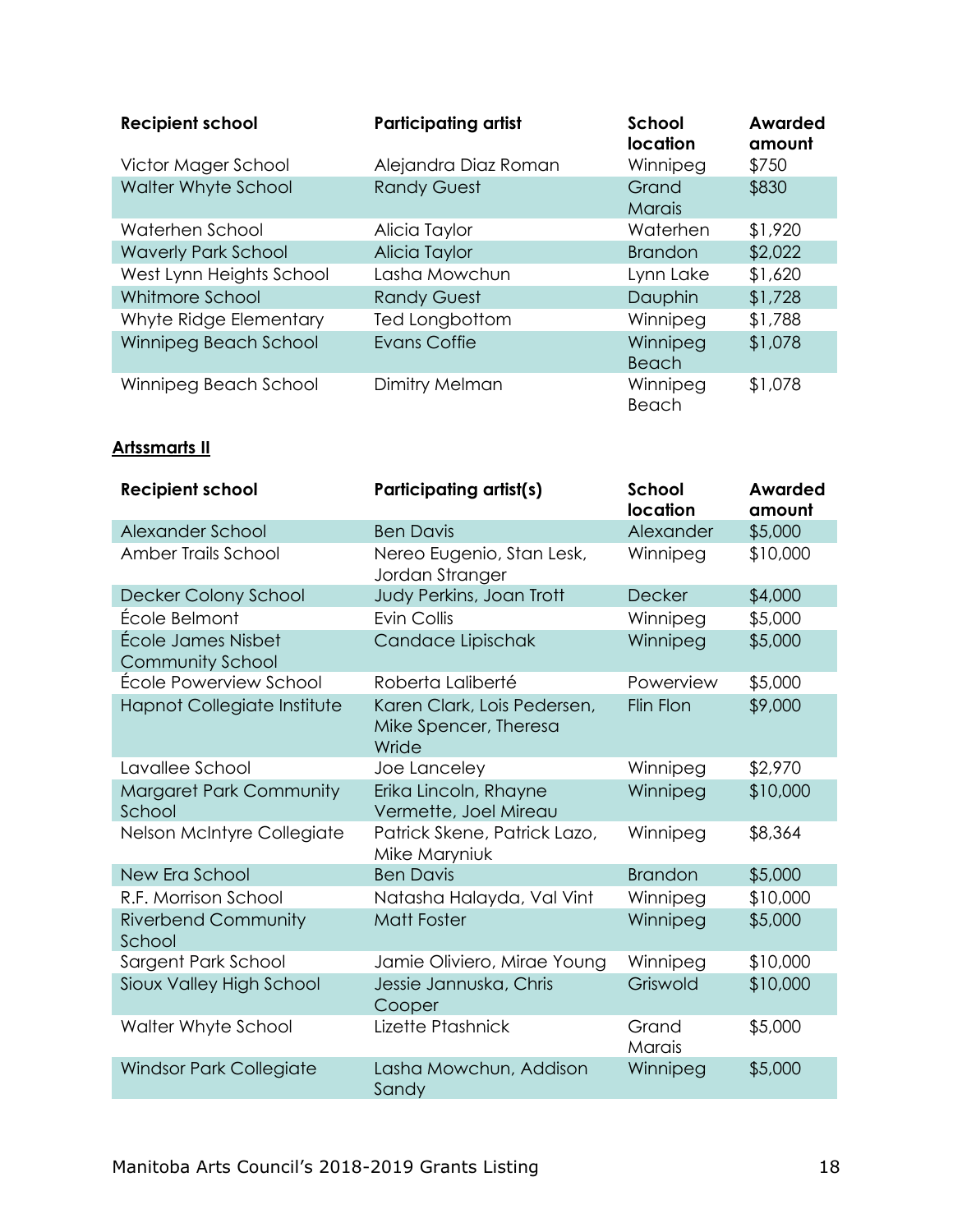### <span id="page-20-0"></span>**Learn – Residencies**

| <b>Number of applications</b> 50     |  |
|--------------------------------------|--|
| <b>Requested amount</b> \$114,212    |  |
| <b>Number of awards</b> 28 (56%)     |  |
| <b>Awarded amount</b> \$54,544 (48%) |  |

| Recipient                | City/Town/Reserve | <b>Awarded amount</b> |
|--------------------------|-------------------|-----------------------|
| Alexandra Elliott        | Winnipeg          | \$10,000              |
| Amber O'Reilly           | Winnipeg          | \$1,800               |
| <b>Beth Schellenberg</b> | Winnipeg          | \$1,500               |
| <b>Chloe Chafe</b>       | Winnipeg          | \$3,000               |
| Diana Thorneycroft       | Winnipeg          | \$700                 |
| Ellen Peterson           | Winnipeg          | \$1,150               |
| Elvira Finnigan          | Winnipeg          | \$2,290               |
| <b>Grace Nickel</b>      | Winnipeg          | \$5,498               |
| Kae Sasaki               | Winnipeg          | \$800                 |
| Kevin Nikkel             | Winnipeg          | \$750                 |
| <b>Raine Hamilton</b>    | Winnipeg          | \$4,169               |
| <b>Robert Nicolas</b>    | Winnipeg          | \$1,650               |
| <b>Sarah Crawley</b>     | Winnipeg          | \$4,380               |
| Susan Hammer             | Winnipeg          | \$5,957               |
| <b>Tricia Wasney</b>     | Winnipeg          | \$2,750               |

In addition to these Learn – Residencies grants, MAC made awards under a predecessor of the Learn – Residencies program. These awards are presented in the table below.

| Recipient           | City/Town/Reserve | <b>Awarded amount</b> | Program name                                        |
|---------------------|-------------------|-----------------------|-----------------------------------------------------|
| Alexandra Elliott   | Winnipeg          | \$350                 | <b>Riding Mountain</b><br><b>Artists' Residency</b> |
| Allan Tataryn       | Russell           | \$450                 | <b>Riding Mountain</b><br>Artists' Residency        |
| <b>Brenda Brown</b> | Winnipeg          | \$700                 | <b>Riding Mountain</b><br><b>Artists' Residency</b> |
| Daina Warren        | Winnipeg          | \$700                 | <b>Riding Mountain</b><br><b>Artists' Residency</b> |
| <b>Hilary Crist</b> | Winnipeg          | \$350                 | <b>Riding Mountain</b><br>Artists' Residency        |
| Jan Horner          | Winnipeg          | \$700                 | Riding Mountain<br>Artists' Residency               |
| Kevin Marc Fournier | Winnipeg          | \$700                 | <b>Riding Mountain</b><br><b>Artists' Residency</b> |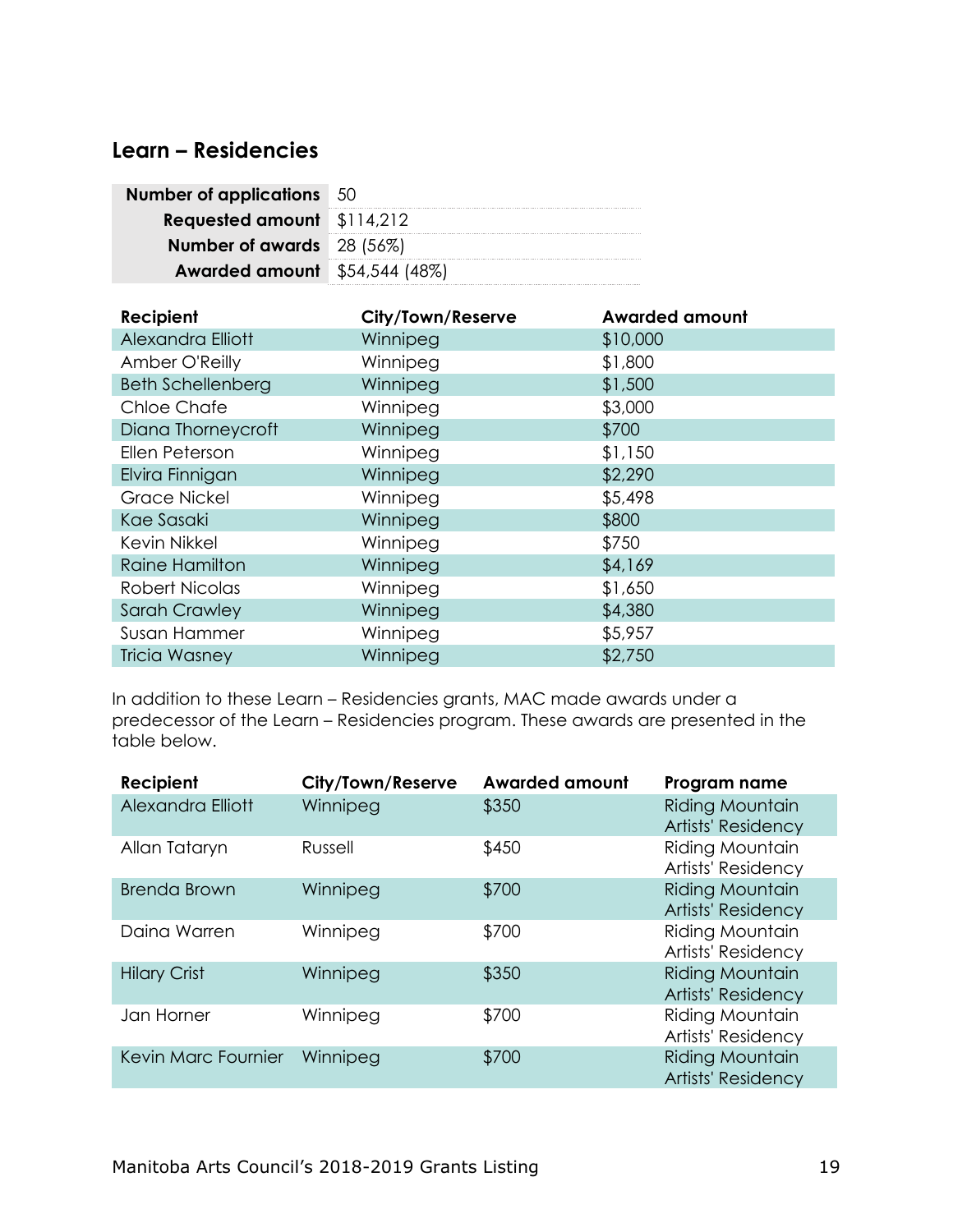| Recipient<br>Margaret Glavina | City/Town/Reserve<br>Winnipeg | <b>Awarded amount</b><br>\$700 | Program name<br>Riding Mountain<br>Artists' Residency |
|-------------------------------|-------------------------------|--------------------------------|-------------------------------------------------------|
| Megan D. Krause               | Winnipeg                      | \$700                          | <b>Riding Mountain</b><br><b>Artists' Residency</b>   |
| <b>Michael Boss</b>           | Winnipeg                      | \$700                          | Riding Mountain<br>Artists' Residency                 |
| Rebecca Sawdon                | Winnipeg                      | \$700                          | <b>Riding Mountain</b><br>Artists' Residency          |
| Shaun Finnigan                | Winnipeg                      | \$700                          | Riding Mountain<br>Artists' Residency                 |
| Vanessa Eidse                 | Winnipeg                      | \$700                          | <b>Riding Mountain</b><br><b>Artists' Residency</b>   |

Note: This table includes awards that have been rescinded. Because of this, the total awarded amount for this program differs from the amount included in the MAC Annual Report for 2018-2019.

# <span id="page-21-0"></span>**Learn – Travel/PD**

| <b>Number of applications</b> 237    |  |
|--------------------------------------|--|
| <b>Requested amount</b> \$220,152    |  |
| <b>Number of awards</b> 142 (60%)    |  |
| <b>Awarded amount</b> \$92,013 (42%) |  |

| Recipient              | City/Town/Reserve | <b>Awarded amount</b> |
|------------------------|-------------------|-----------------------|
| <b>Adam Brooks</b>     | Winnipeg          | \$1,000               |
| Angeline Schellenberg  | Winnipeg          | \$150                 |
| Anita Daher            | Winnipeg          | \$1,000               |
| Ardith Boxall          | Winnipeg          | \$900                 |
| <b>Brandi Olenick</b>  | Winnipeg          | \$750                 |
| Bret Parenteau-monkman | Winnipeg          | \$700                 |
| Calvin Yarush          | Grandview         | \$1,000               |
| Catherine Ugrin        | Headingley        | \$911                 |
| Coleen Rajotte         | Winnipeg          | \$1,000               |
| Colleen Nelson         | Winnipeg          | \$1,000               |
| Daina Warren           | Winnipeg          | \$1,000               |
| Danielle Sturk         | Winnipeg          | \$1,000               |
| <b>Debra Frances</b>   | Winnipeg          | \$1,000               |
| Diana Thorneycroft     | Winnipeg          | \$1,000               |
| <b>Everett Hopfner</b> | <b>Brandon</b>    | \$1,000               |
| Franchesca Hebert-     | Winnipeg          | \$1,000               |
| Spence                 |                   |                       |
| <b>Grace Nickel</b>    | Winnipeg          | \$1,000               |
| Jane Fingler           | Winnipeg          | \$1,000               |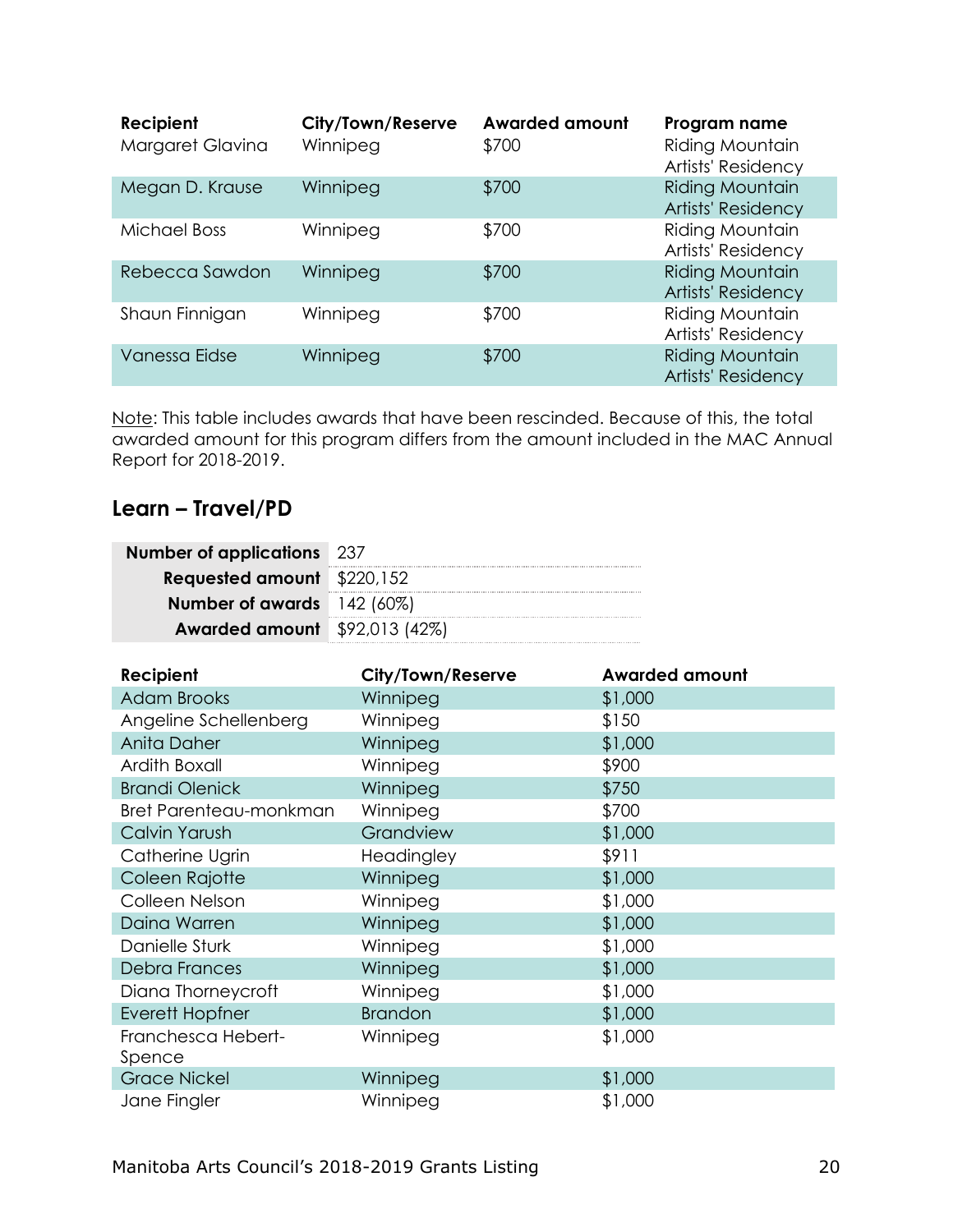| Recipient                | City/Town/Reserve   | <b>Awarded amount</b> |
|--------------------------|---------------------|-----------------------|
| Jennifer Still           | Winnipeg            | \$395                 |
| Jessie Jannuska          | Brandon             | \$992                 |
| Joanna Hawkins           | St. François Xavier | \$1,000               |
| Jodi Carmichael          | Winnipeg            | \$1,000               |
| Katharina Stieffenhofer  | Winnipeg            | \$999                 |
| Katharina Stieffenhofer  | Winnipeg            | \$1,000               |
| Katherine Mayba          | Winnipeg            | \$1,000               |
| Kerji Stephens           | Winnipeg            | \$750                 |
| Leonard Podolak          | Winnipeg            | \$781                 |
| Loricia Pacholko-        | Winnipeg            | \$1,000               |
| Matheson                 |                     |                       |
| <b>Maritel Centurion</b> | <b>Brandon</b>      | \$1,000               |
| <b>Matthew Patton</b>    | Winnipeg            | \$940                 |
| Natalie Ferguson         | La Salle            | \$1,000               |
| Neil Weisensel           | Winnipeg            | \$1,000               |
| Rachel Andrushuk         | Winnipeg            | \$1,000               |
| Roger Boyer              | Winnipeg            | \$750                 |
| Sarah Fuller             | Winnipeg            | \$1,000               |
| Solmund MacPherson       | Winnipeg            | \$1,000               |
| Steve Locke              | Winnipeg            | \$150                 |
| Susan Pharaoh            | La Rivière          | \$1,000               |
| <b>Tiana Northage</b>    | Winnipeg            | \$150                 |
| <b>Tim Osmond</b>        | Winnipeg            | \$650                 |
| <b>Toby Gillies</b>      | Winnipeg            | \$1,000               |
| <b>Travis Harrison</b>   | Winnipeg            | \$1,000               |

Note: This table includes awards that have been rescinded. Because of this, the total awarded amount for this program differs from the amount included in the MAC Annual Report for 2018-2019.

In addition to these Learn – Travel/PD grants, MAC made awards under two predecessors of the Learn – Travel/PD program. These awards are presented in the table below.

| Recipient             | City/Town/Reserve | <b>Awarded amount</b> | Program name                                  |
|-----------------------|-------------------|-----------------------|-----------------------------------------------|
| Anita Daher           | Winnipeg          | \$300                 | Public Readings by<br><b>Manitoba Writers</b> |
| Anita Daher           | Winnipeg          | \$271                 | Public Readings by<br>Manitoba Writers        |
| Donna Besel           | Lac du Bonnet     | \$300                 | Public Readings by<br><b>Manitoba Writers</b> |
| <b>Grant Anderson</b> | Winnipeg          | \$508                 | Public Readings by<br><b>Manitoba Writers</b> |
| hannah_g              | Winnipeg          | \$150                 | Public Readings by<br><b>Manitoba Writers</b> |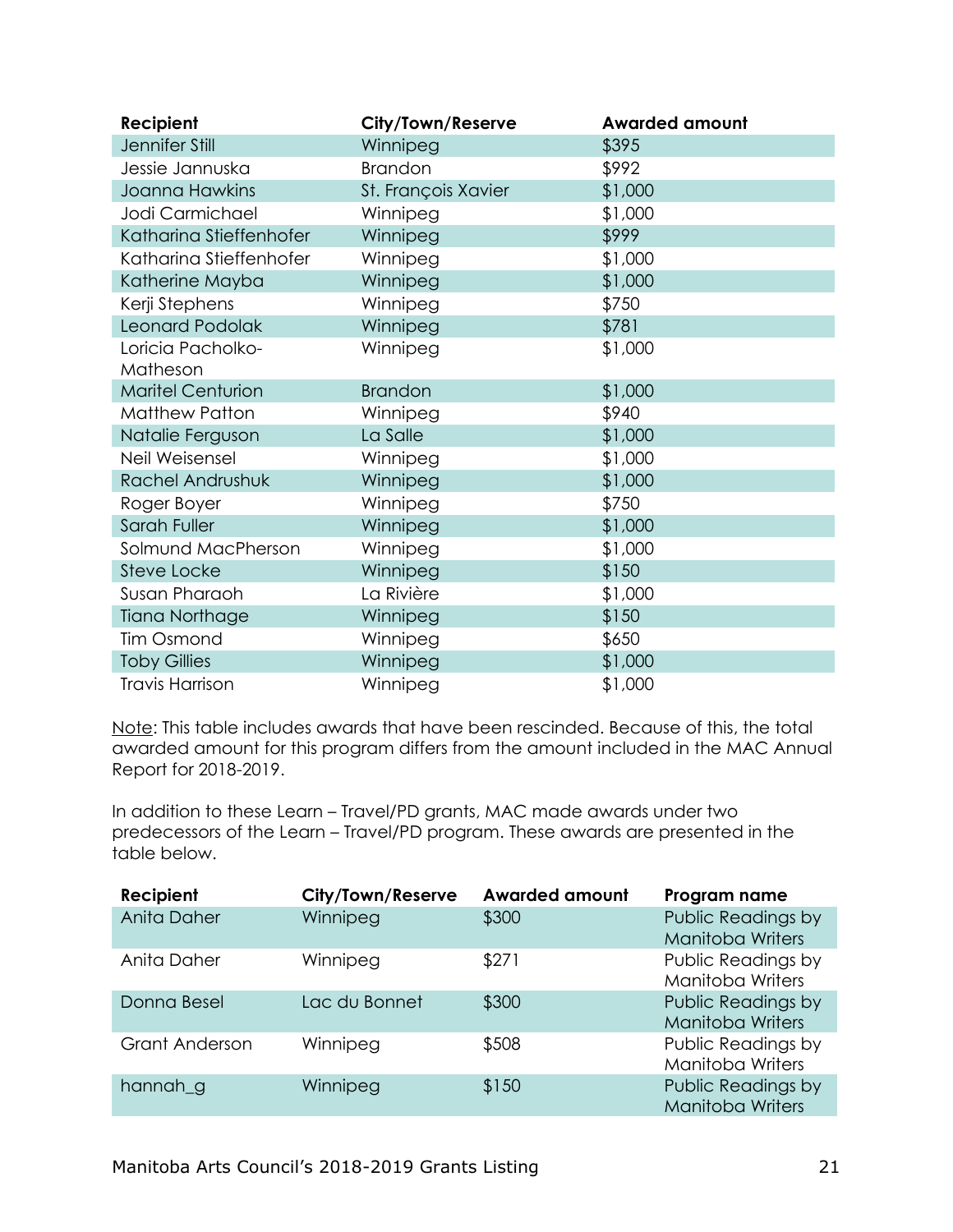| Recipient<br>Helma Rogge<br><b>Rehders</b>           | City/Town/Reserve<br>Winnipeg Beach | <b>Awarded amount</b><br>\$226 | Program name<br>Public Readings by<br><b>Manitoba Writers</b> |
|------------------------------------------------------|-------------------------------------|--------------------------------|---------------------------------------------------------------|
| Jodi Carmichael                                      | Winnipeg                            | \$150                          | Public Readings by<br><b>Manitoba Writers</b>                 |
| Jodi Carmichael                                      | Winnipeg                            | \$190                          | Public Readings by<br><b>Manitoba Writers</b>                 |
| Joe McLellan                                         | Winnipeg                            | \$300                          | Public Readings by<br><b>Manitoba Writers</b>                 |
| Joseph Bird                                          | Norway House                        | \$300                          | Public Readings by<br><b>Manitoba Writers</b>                 |
| Minnedosa<br>Regional Library                        | Minnedosa                           | \$300                          | Public Readings by<br><b>Manitoba Writers</b>                 |
| <b>Speaking Crow</b><br>Open Mic                     | Winnipeg                            | \$150                          | Public Readings by<br><b>Manitoba Writers</b>                 |
| <b>Speaking Crow</b><br>Open Mic                     | Winnipeg                            | \$150                          | Public Readings by<br><b>Manitoba Writers</b>                 |
| Western Manitoba<br>Regional Library                 | <b>Brandon</b>                      | \$350                          | Public Readings by<br><b>Manitoba Writers</b>                 |
| Winnipeg<br><b>International Writers</b><br>Festival | Winnipeg                            | \$4,400                        | Public Readings by<br><b>Manitoba Writers</b>                 |
| Alexandra Elliott                                    | Winnipeg                            | \$600                          | <b>Travel/Professional</b><br>Development                     |
| Aliza Amihude                                        | Winnipeg                            | \$350                          | <b>Travel/Professional</b><br>Development                     |
| Amanda Kindzierski                                   | Winnipeg                            | \$300                          | <b>Travel/Professional</b><br>Development                     |
| <b>Andrew Balfour</b>                                | Altona                              | \$450                          | <b>Travel/Professional</b><br>Development                     |
| Anita Daher                                          | Winnipeg                            | \$600                          | Travel/Professional<br>Development                            |
| <b>Barbara Lynch</b>                                 | Souris                              | \$100                          | <b>Travel/Professional</b><br>Development                     |
| <b>Ben Davis</b>                                     | <b>Brandon</b>                      | \$700                          | Travel/Professional<br>Development                            |
| <b>Brenda Gorlick</b>                                | Winnipeg                            | \$200                          | <b>Travel/Professional</b><br>Development                     |
| Brenda Wiebe                                         | Souris                              | \$175                          | <b>Travel/Professional</b><br>Development                     |
| <b>Brendan McKeen</b>                                | Winnipeg                            | \$450                          | <b>Travel/Professional</b><br>Development                     |
| <b>Brian Drader</b>                                  | Winnipeg                            | \$400                          | Travel/Professional<br>Development                            |
| <b>Brian Melnyk</b>                                  | Winnipeg                            | \$800                          | <b>Travel/Professional</b><br>Development                     |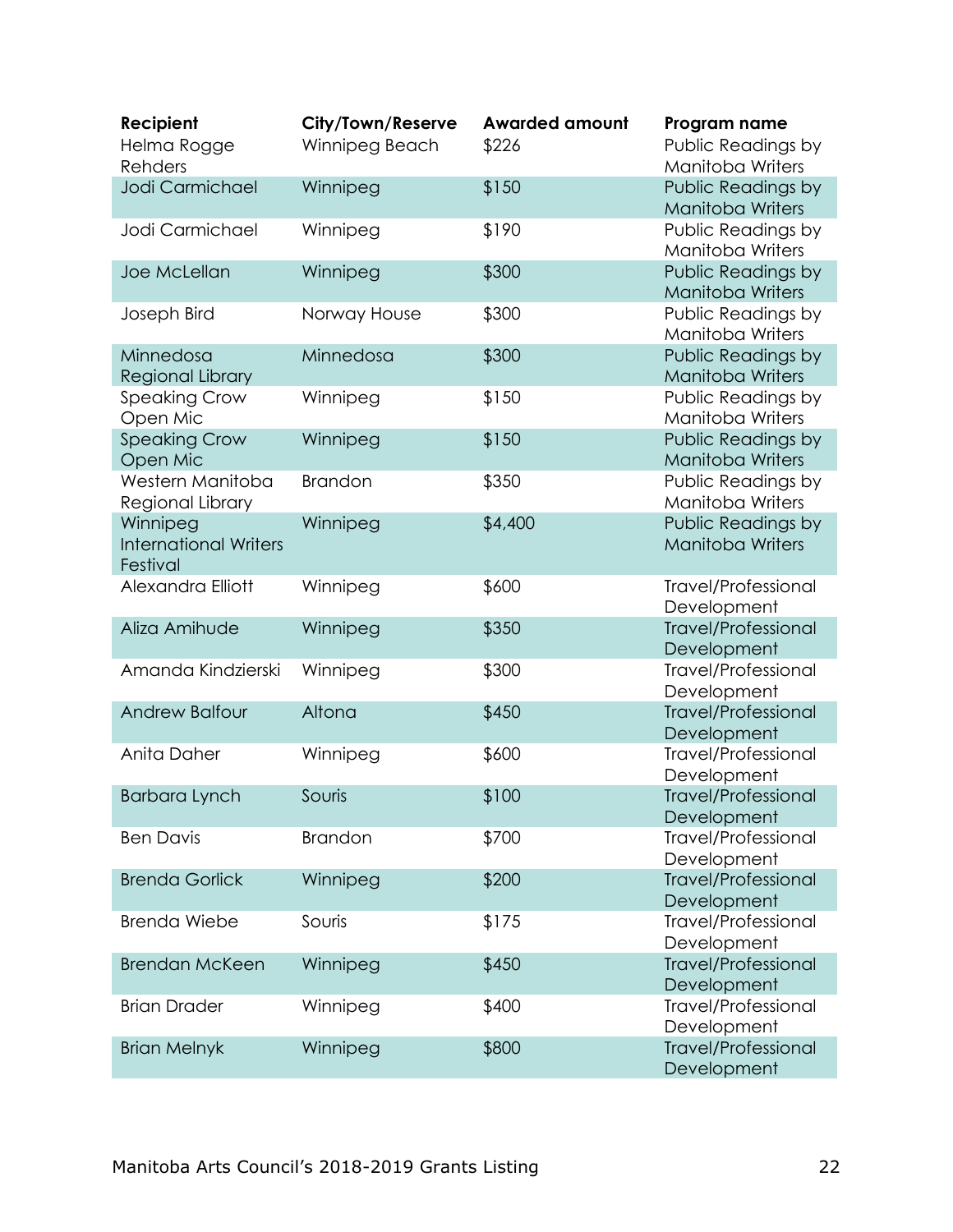| Recipient          | City/Town/Reserve | <b>Awarded amount</b> | Program name                              |
|--------------------|-------------------|-----------------------|-------------------------------------------|
| Callen Froese      | Winnipeg          | \$800                 | <b>Travel/Professional</b>                |
|                    |                   |                       | Development                               |
| Carmelo Militano   | Winnipeg          | \$400                 | <b>Travel/Professional</b>                |
|                    |                   |                       | Development                               |
| Carol-Ann Bohrn    | Winnipeg          | \$950                 | <b>Travel/Professional</b>                |
| Catherine Wood     | <b>Brandon</b>    | \$800                 | Development<br><b>Travel/Professional</b> |
|                    |                   |                       | Development                               |
| Cecilia Araneda    | Winnipeg          | \$450                 | <b>Travel/Professional</b>                |
|                    |                   |                       | Development                               |
| Cheyenne Thomas    | Winnipeg          | \$800                 | <b>Travel/Professional</b>                |
|                    |                   |                       | Development                               |
| Christina Hajjar   | Winnipeg          | \$300                 | <b>Travel/Professional</b>                |
|                    |                   |                       | Development                               |
| Dave Barber        | Winnipeg          | \$750                 | <b>Travel/Professional</b>                |
|                    |                   |                       | Development                               |
| Debra Frances      | Winnipeg          | \$700                 | <b>Travel/Professional</b>                |
|                    |                   |                       | Development                               |
| Elena Howard-Scott | Winnipeg          | \$500                 | <b>Travel/Professional</b><br>Development |
| Eric Plamondon     | Winnipeg          | \$400                 | <b>Travel/Professional</b>                |
|                    |                   |                       | Development                               |
| Gabrielle Fontaine | Winnipeg          | \$300                 | <b>Travel/Professional</b>                |
|                    |                   |                       | Development                               |
| Geneviève          | Winnipeg          | \$400                 | <b>Travel/Professional</b>                |
| LaTouche           |                   |                       | Development                               |
| George Amabile     | Winnipeg          | \$550                 | <b>Travel/Professional</b>                |
|                    |                   |                       | Development                               |
| Gislina Patterson  | Winnipeg          | \$300                 | <b>Travel/Professional</b>                |
|                    |                   |                       | Development                               |
| Giuseppe Condello  | Winnipeg          | \$700                 | <b>Travel/Professional</b>                |
| Haanita Seval      | Winnipeg          | \$300                 | Development<br><b>Travel/Professional</b> |
|                    |                   |                       | Development                               |
| hannah_g           | Winnipeg          | \$350                 | <b>Travel/Professional</b>                |
|                    |                   |                       | Development                               |
| Helga Jakobson     | Winnipeg          | \$500                 | <b>Travel/Professional</b>                |
|                    |                   |                       | Development                               |
| Hope Nicholson     | Winnipeg          | \$350                 | <b>Travel/Professional</b>                |
|                    |                   |                       | Development                               |
| Igor Kornilov      | Winnipeg          | \$500                 | <b>Travel/Professional</b>                |
|                    |                   |                       | Development                               |
| Irene Bindi        | Winnipeg          | \$800                 | <b>Travel/Professional</b>                |
|                    |                   |                       | Development                               |
| Jacqueline Loewen  | Winnipeg          | \$400                 | <b>Travel/Professional</b>                |
|                    |                   |                       | Development                               |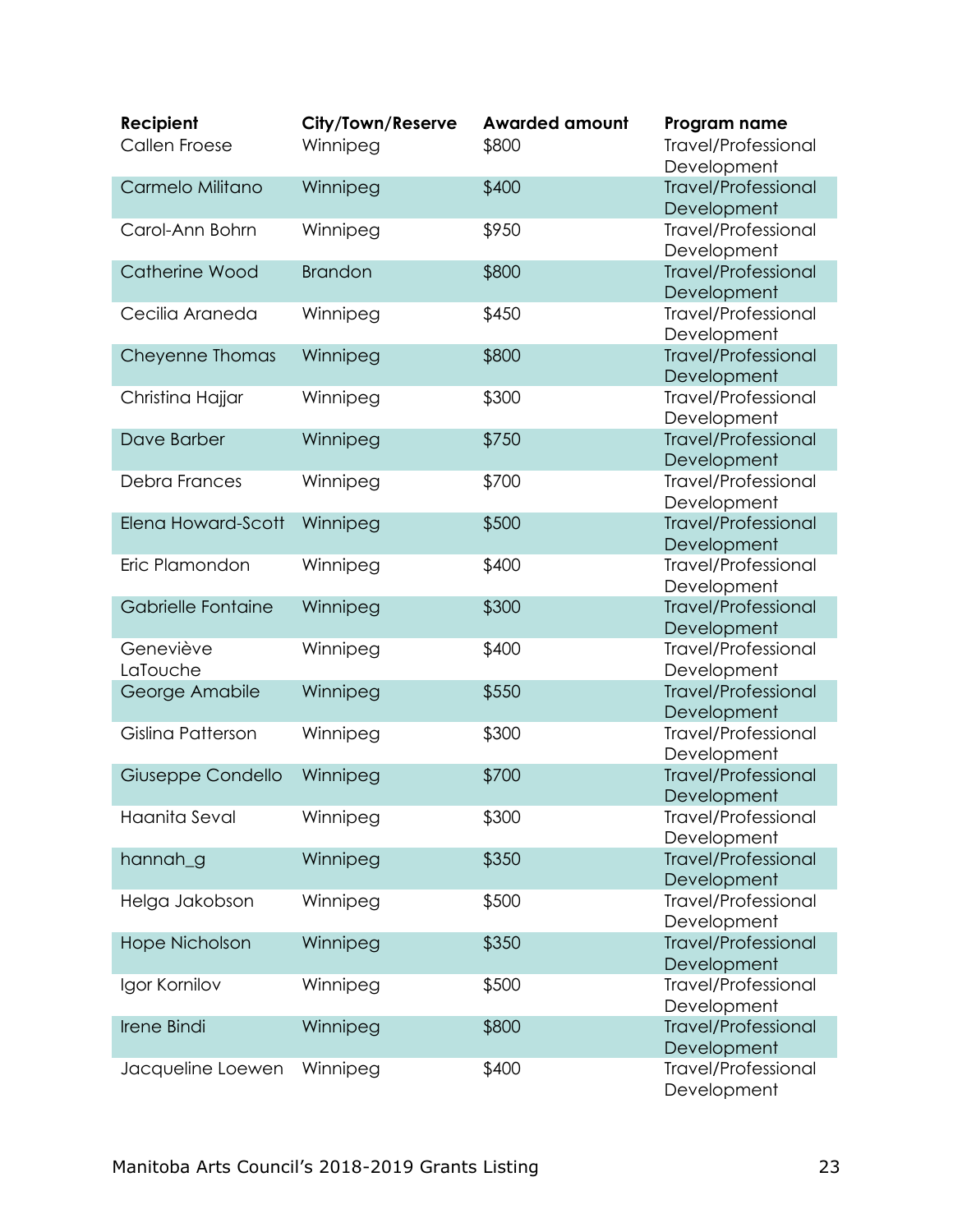| Recipient              | City/Town/Reserve         | <b>Awarded amount</b> | Program name                              |
|------------------------|---------------------------|-----------------------|-------------------------------------------|
| jaymez                 | Winnipeg                  | \$600                 | <b>Travel/Professional</b>                |
|                        |                           |                       | Development                               |
| Jayne Hammond          | Winnipeg                  | \$400                 | <b>Travel/Professional</b>                |
|                        |                           |                       | Development                               |
| Johnathan Balsillie    | Winnipeg                  | \$700                 | <b>Travel/Professional</b>                |
| Joshua Ruth            | Winnipeg                  | \$1,100               | Development<br>Travel/Professional        |
|                        |                           |                       | Development                               |
| <b>Julian Beutel</b>   | Winnipeg                  | \$600                 | <b>Travel/Professional</b>                |
|                        |                           |                       | Development                               |
| Julie Gendron          | Winnipeg                  | \$350                 | <b>Travel/Professional</b>                |
|                        |                           |                       | Development                               |
| Katrina Craig          | Winnipeg                  | \$300                 | <b>Travel/Professional</b>                |
|                        |                           |                       | Development                               |
| Kenneth Lavallee       | Winnipeg                  | \$400                 | <b>Travel/Professional</b>                |
|                        |                           |                       | Development                               |
| Kerry DuWors           | <b>Brandon</b>            | \$700                 | <b>Travel/Professional</b>                |
|                        |                           |                       | Development                               |
| Kevin Klassen          | Winnipeg                  | \$400                 | <b>Travel/Professional</b>                |
|                        |                           |                       | Development                               |
| Kevin Lee Burton       | <b>God's Lake Narrows</b> | \$400                 | <b>Travel/Professional</b>                |
|                        |                           |                       | Development                               |
| <b>Kevin Nikkel</b>    | Winnipeg                  | \$600                 | <b>Travel/Professional</b><br>Development |
| Kristiane Church       | Winnipeg                  | \$500                 | <b>Travel/Professional</b>                |
|                        |                           |                       | Development                               |
| Kristin Snowbird       | Winnipeg                  | \$800                 | <b>Travel/Professional</b>                |
|                        |                           |                       | Development                               |
| Leah Decter            | Winnipeg                  | \$500                 | <b>Travel/Professional</b>                |
|                        |                           |                       | Development                               |
| Leana Rutt             | Winnipeg                  | \$500                 | <b>Travel/Professional</b>                |
|                        |                           |                       | Development                               |
| Loricia Pacholko-      | Winnipeg                  | \$275                 | <b>Travel/Professional</b>                |
| Matheson               |                           |                       | Development                               |
| Madeline               | Winnipeg                  | \$300                 | Travel/Professional                       |
| Coopsammy              |                           |                       | Development                               |
| Maribeth Tabanera      | Winnipeg                  | \$400                 | <b>Travel/Professional</b>                |
| <b>Marlise Ritchie</b> | Winnipeg                  | \$500                 | Development<br>Travel/Professional        |
|                        |                           |                       | Development                               |
| <b>Mathew Lacosse</b>  | Winnipeg                  | \$800                 | <b>Travel/Professional</b>                |
|                        |                           |                       | Development                               |
| Ming Hon               | Winnipeg                  | \$600                 | <b>Travel/Professional</b>                |
|                        |                           |                       | Development                               |
| Miriam Rudolph         | Winnipeg                  | \$800                 | <b>Travel/Professional</b>                |
|                        |                           |                       | Development                               |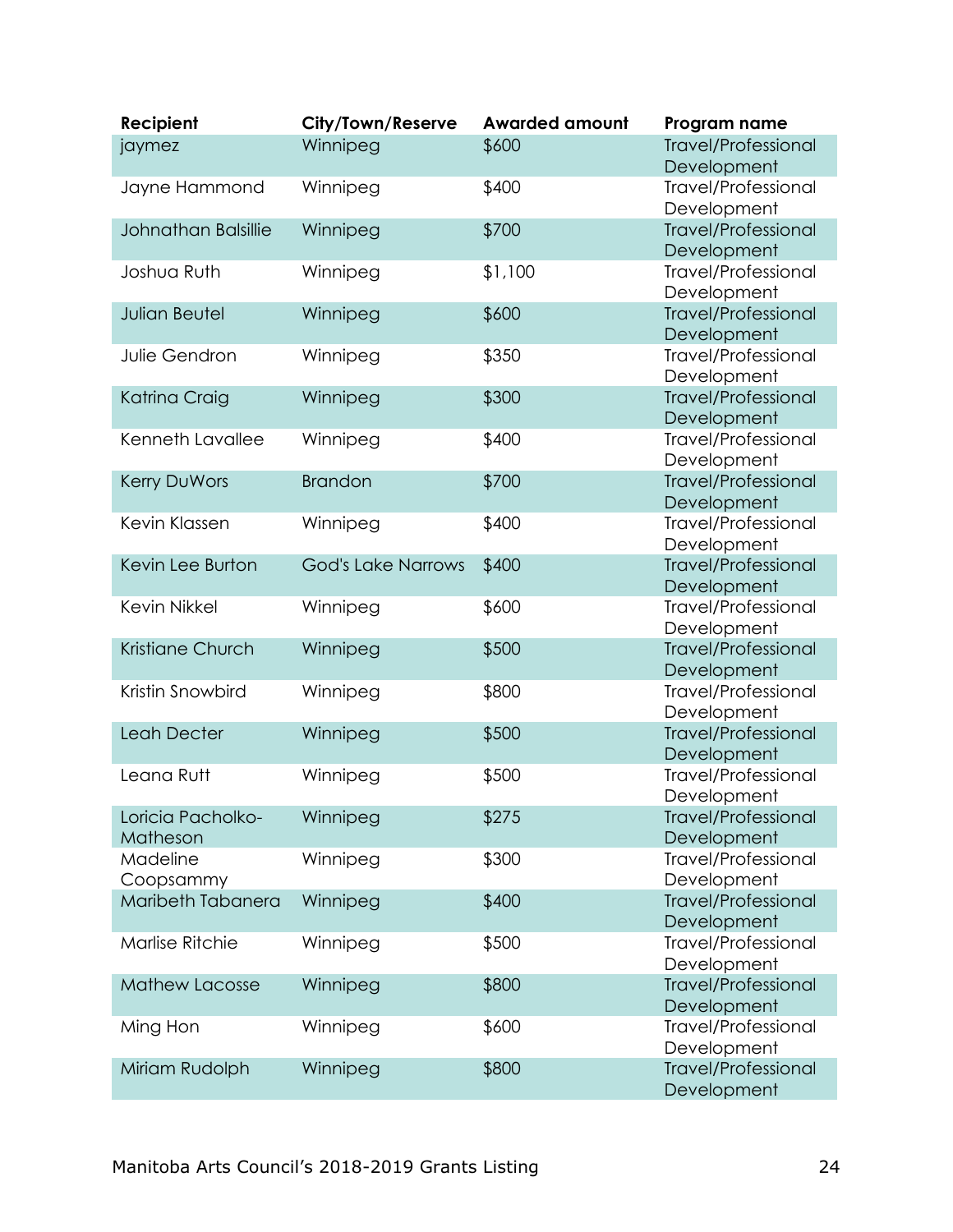| Recipient               | City/Town/Reserve | <b>Awarded amount</b> | Program name                              |
|-------------------------|-------------------|-----------------------|-------------------------------------------|
| Monique Larouche        | Winnipeg          | \$400                 | <b>Travel/Professional</b>                |
|                         |                   |                       | Development                               |
| <b>Nathaniel Froese</b> | Winnipeg          | \$500                 | <b>Travel/Professional</b><br>Development |
| Nichol Marsch           | Beausejour        | \$500                 | <b>Travel/Professional</b>                |
|                         |                   |                       | Development                               |
| Nicholas Adamson        | Winnipeg          | \$850                 | <b>Travel/Professional</b>                |
|                         |                   |                       | Development                               |
| Nicole Fletcher         | Winnipeg          | \$600                 | <b>Travel/Professional</b>                |
|                         |                   |                       | Development                               |
| Nicole Shimonek         | Winnipeg          | \$600                 | <b>Travel/Professional</b>                |
| Onna Lou                | Winnipeg          | \$500                 | Development<br><b>Travel/Professional</b> |
|                         |                   |                       | Development                               |
| Rena Semenko            | Winnipeg          | \$400                 | <b>Travel/Professional</b>                |
|                         |                   |                       | Development                               |
| Robert Taite            | Winnipeg          | \$350                 | <b>Travel/Professional</b>                |
|                         |                   |                       | Development                               |
| Robyn Thomson           | Winnipeg          | \$400                 | <b>Travel/Professional</b>                |
| Kacki                   |                   |                       | Development                               |
| Rosemarie Péloquin      | Ste. Rose-du-lac  | \$600                 | <b>Travel/Professional</b><br>Development |
| Sage Daniels            | Winnipeg          | \$750                 | <b>Travel/Professional</b>                |
|                         |                   |                       | Development                               |
| Sarah Ciurysek          | Winnipeg          | \$1,000               | <b>Travel/Professional</b>                |
|                         |                   |                       | Development                               |
| Scott A. Ford           | Winnipeg          | \$350                 | <b>Travel/Professional</b>                |
| Scott Fitzpatrick       |                   | \$850                 | Development<br><b>Travel/Professional</b> |
|                         | Winnipeg          |                       | Development                               |
| Sharon Bajer            | Winnipeg          | \$1,000               | <b>Travel/Professional</b>                |
|                         |                   |                       | Development                               |
| Shayla Elizabeth        | Winnipeg          | \$1,000               | Travel/Professional                       |
|                         |                   |                       | Development                               |
| Sonya Ballantyne        | Winnipeg          | \$400                 | <b>Travel/Professional</b>                |
| Suzie Smith             |                   | \$1,100               | Development<br>Travel/Professional        |
|                         | Winnipeg          |                       | Development                               |
| Tanja Woloshen          | Winnipeg          | \$600                 | <b>Travel/Professional</b>                |
|                         |                   |                       | Development                               |
| <b>Tara Birtwhistle</b> | Winnipeg          | \$300                 | <b>Travel/Professional</b>                |
|                         |                   |                       | Development                               |
| Theo Pelmus             | Winnipeg          | \$800                 | <b>Travel/Professional</b>                |
|                         |                   |                       | Development                               |
| <b>Tom Soares</b>       | Winnipeg          | \$400                 | <b>Travel/Professional</b><br>Development |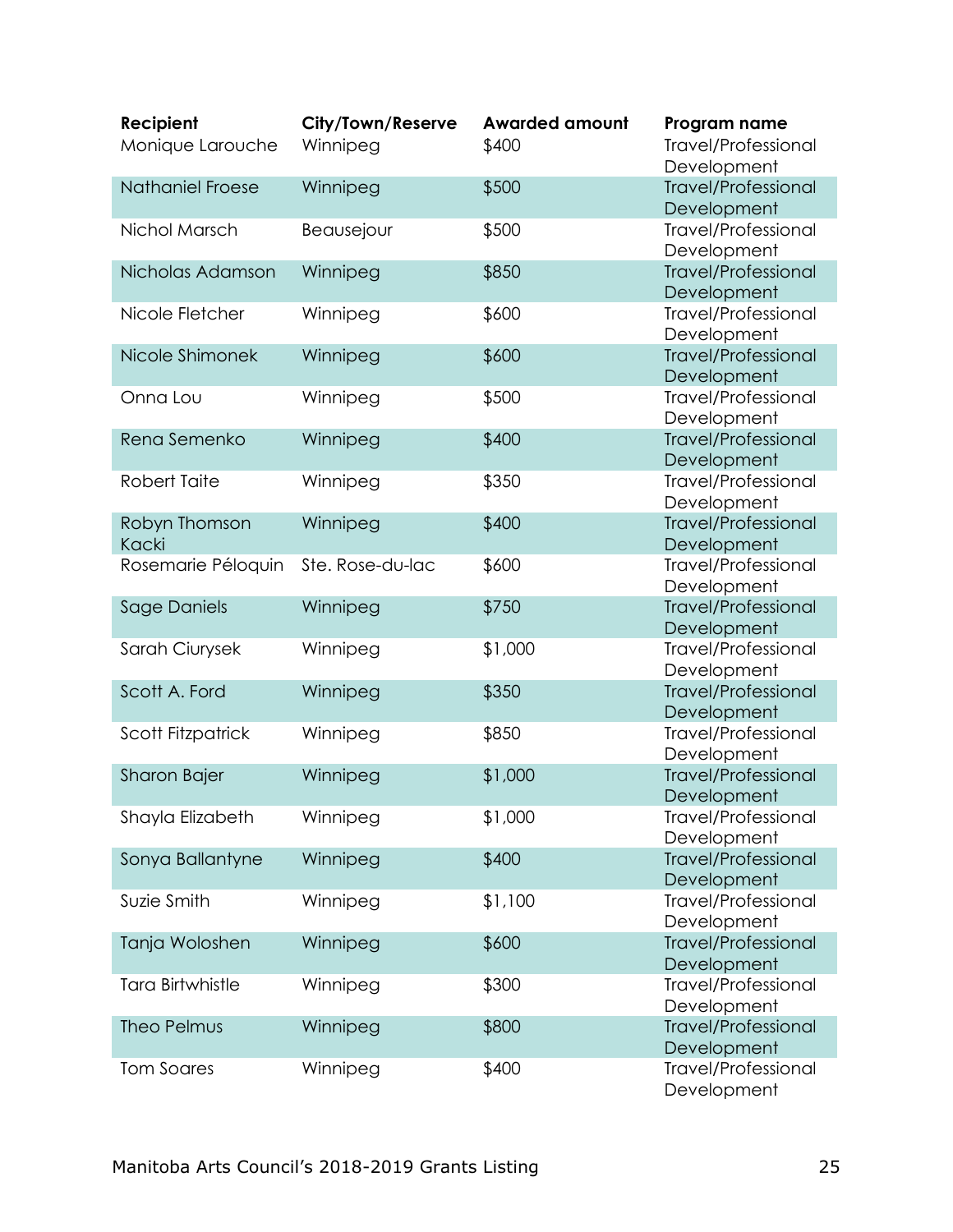| Recipient             | City/Town/Reserve | <b>Awarded amount</b> | Program name                              |
|-----------------------|-------------------|-----------------------|-------------------------------------------|
| <b>Tracy Tomchuk</b>  | West St. Paul     | \$400                 | <b>Travel/Professional</b>                |
|                       |                   |                       | Development                               |
| Victoria Sparks       | Winnipeg          | \$800                 | <b>Travel/Professional</b><br>Development |
| <b>Vince Fontaine</b> | Winnipeg          | \$400                 | <b>Travel/Professional</b>                |
|                       |                   |                       | Development                               |
| Wabiska Maengun       | Winnipeg          | \$1,200               | <b>Travel/Professional</b><br>Development |

<span id="page-27-0"></span>Note: This table includes awards that have been rescinded. As a result, the total awarded amount for this program differs from the amount included in the MAC Annual Report for 2018-2019.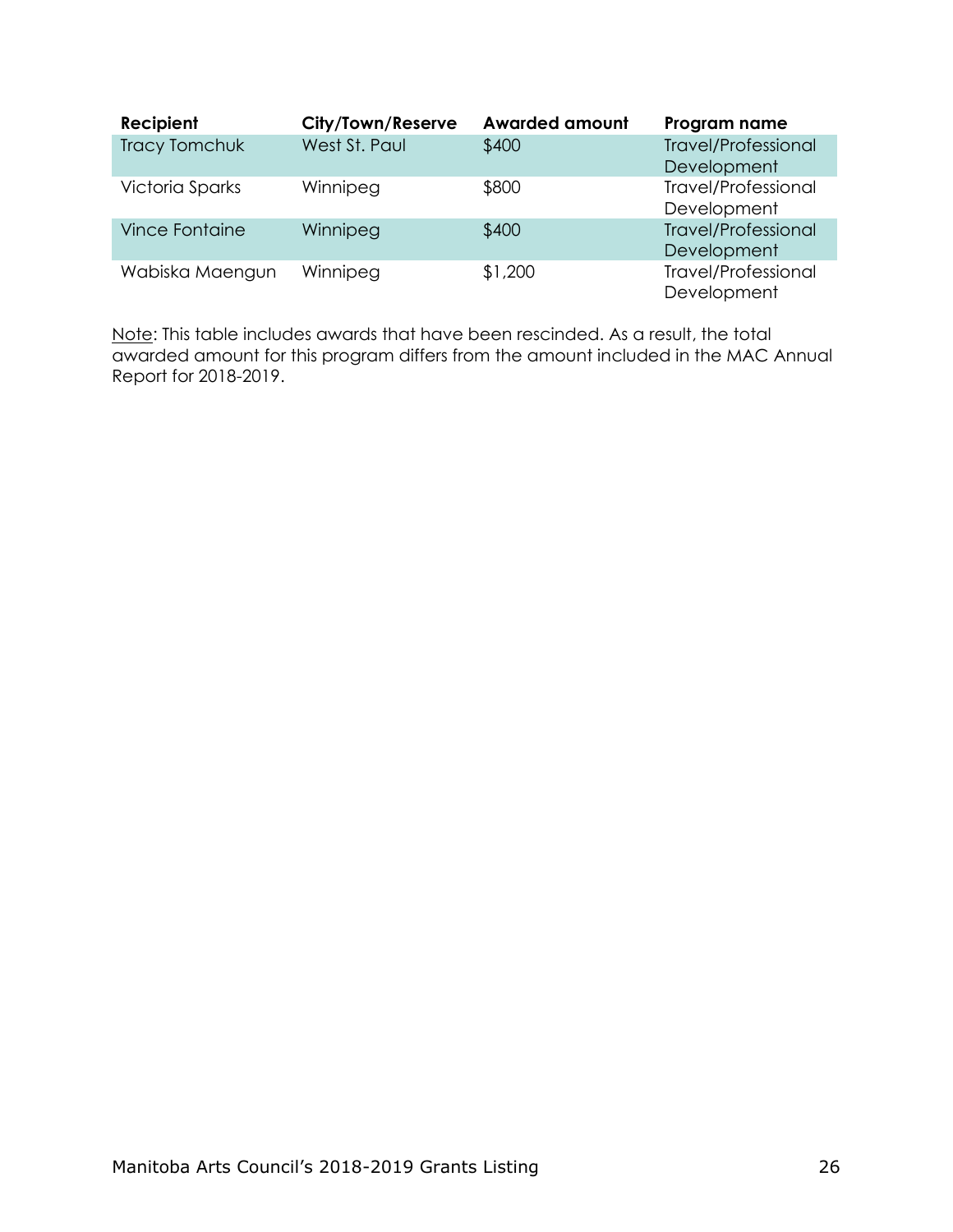# **Indigenous 360**

# <span id="page-28-0"></span>**Indigenous 360 – Create**

| <b>Number of applications</b> 19     |  |
|--------------------------------------|--|
| <b>Requested amount</b> \$227,630    |  |
| Number of awards $6(32%)$            |  |
| <b>Awarded amount</b> \$82,000 (36%) |  |

| <b>Recipient</b>       | City/Town/Reserve         | <b>Awarded amount</b> |
|------------------------|---------------------------|-----------------------|
| <b>Rhayne Vermette</b> | Winnipeg                  | \$15,000              |
| Goota Ashoona          | Elie                      | \$15,000              |
| Kevin Lee Burton       | <b>God's Lake Narrows</b> | \$15,000              |
| Wabiska Maengun        | Winnipeg                  | \$7,000               |
| Pj Anderson            | Winnipeg                  | \$15,000              |
| Coleen Rajotte         | Winnipeg                  | \$15,000              |

# <span id="page-28-1"></span>**Indigenous 360 – Learn**

| <b>Number of applications</b> 2         |  |
|-----------------------------------------|--|
| <b>Requested amount</b> \$8,500         |  |
| Number of awards $\left 1\right $ (50%) |  |
| <b>Awarded amount</b> \$5,000 (59%)     |  |

| Recipient       | City/Town/Reserve | <b>Awarded amount</b> |
|-----------------|-------------------|-----------------------|
| Jessie Jannuska | <b>Brandon</b>    | \$5,000               |

# <span id="page-28-2"></span>**Indigenous 360 – Share**

| <b>Number of applications</b> 6         |  |
|-----------------------------------------|--|
| <b>Requested amount</b> \$52,470        |  |
| Number of awards $\left  \right $ (17%) |  |
| <b>Awarded amount</b> \$15,000 (29%)    |  |

| Recipient                          | City/Town/Reserve | <b>Awarded amount</b> |
|------------------------------------|-------------------|-----------------------|
| Aboriginal Music Manitoba Winnipeg |                   | \$15,000              |
| Inc.                               |                   |                       |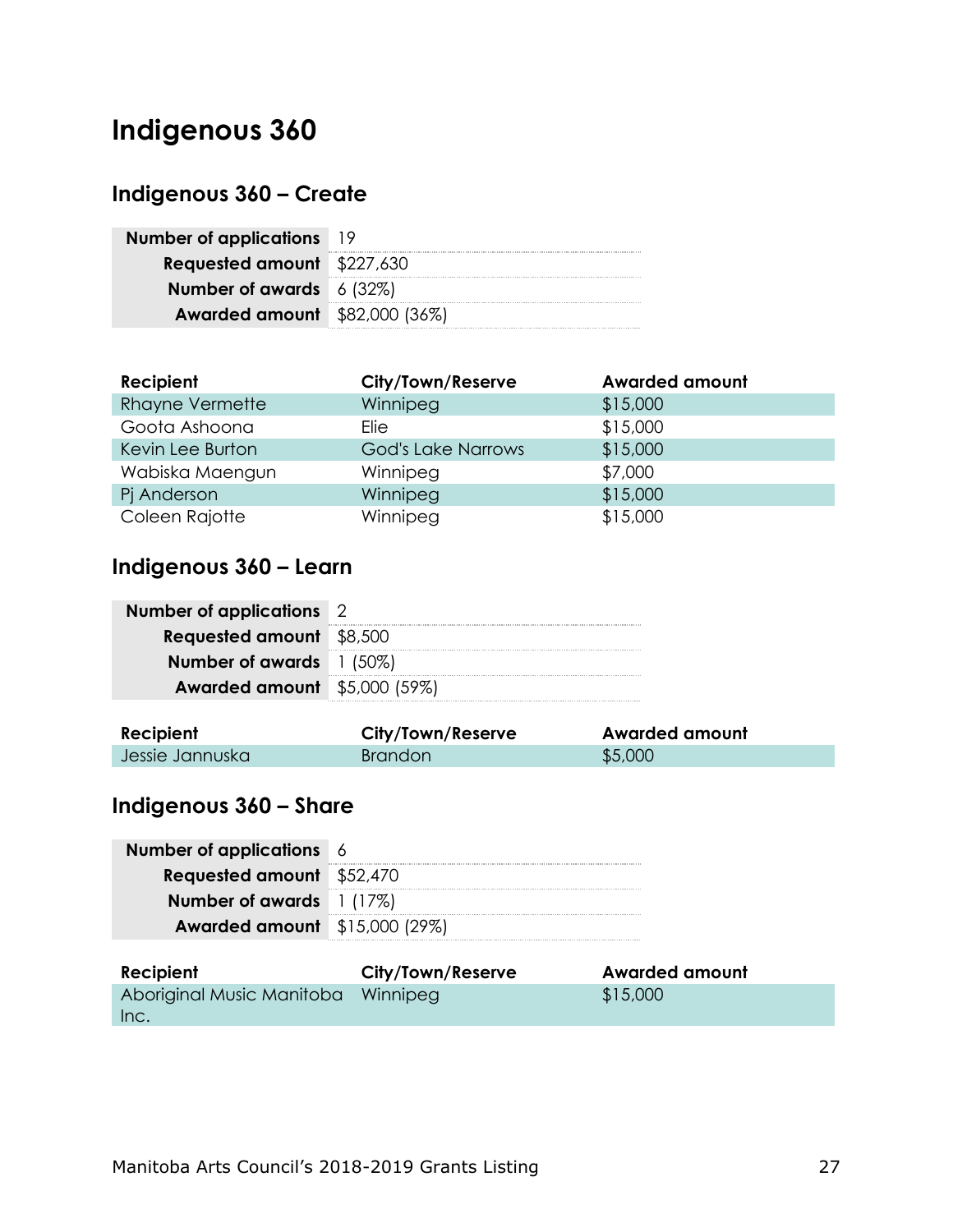# <span id="page-29-0"></span>**Recognize**

### <span id="page-29-1"></span>**Recognize – Competitions**

| Number of applications 4             |  |
|--------------------------------------|--|
| <b>Requested amount</b> \$28,000     |  |
| Number of awards $2(50\%)$           |  |
| <b>Awarded amount</b> \$18,500 (66%) |  |

| <b>Recipient</b>         | City/Town/Reserve | <b>Awarded amount</b> |
|--------------------------|-------------------|-----------------------|
| Associated Manitoba Arts | Winnipeg          | \$10,000              |
| Festivals Inc.           |                   |                       |
| Eckhardt-Gramatté        | <b>Brandon</b>    | \$8,500               |
| <b>National Music</b>    |                   |                       |
| Competition              |                   |                       |

### <span id="page-29-2"></span>**Recognize – Prizes**

| <b>Number of applications</b> 26     |  |
|--------------------------------------|--|
| <b>Requested amount</b> \$260,000    |  |
| Number of awards $4(15%)$            |  |
| <b>Awarded amount</b> \$40,000 (15%) |  |

| Recipient                 | City/Town/Reserve | <b>Awarded amount</b> |
|---------------------------|-------------------|-----------------------|
| Flin Flon Arts Council    | Flin Flon         | \$10,000              |
| Helga Jakobson            | Winnipeg          | \$10,000              |
| Marie-Josée Dandeneau     | Winnipeg          | \$10,000              |
| Theatre Projects Manitoba | Winnipeg          | \$10,000              |

# <span id="page-29-3"></span>**Recognize - Scholarships**

| <b>Number of applications</b> 58     |  |
|--------------------------------------|--|
| <b>Requested amount</b> \$161,500    |  |
| <b>Number of awards</b> 32 (55%)     |  |
| <b>Awarded amount</b> \$90,000 (56%) |  |

As a result of MAC's transition to an updated programming structure during the second half of the 2018-2019 fiscal year, no intakes were scheduled for this new program. MAC did make awards under a predecessor of the Recognize - Scholarships program. These awards are presented in the table below.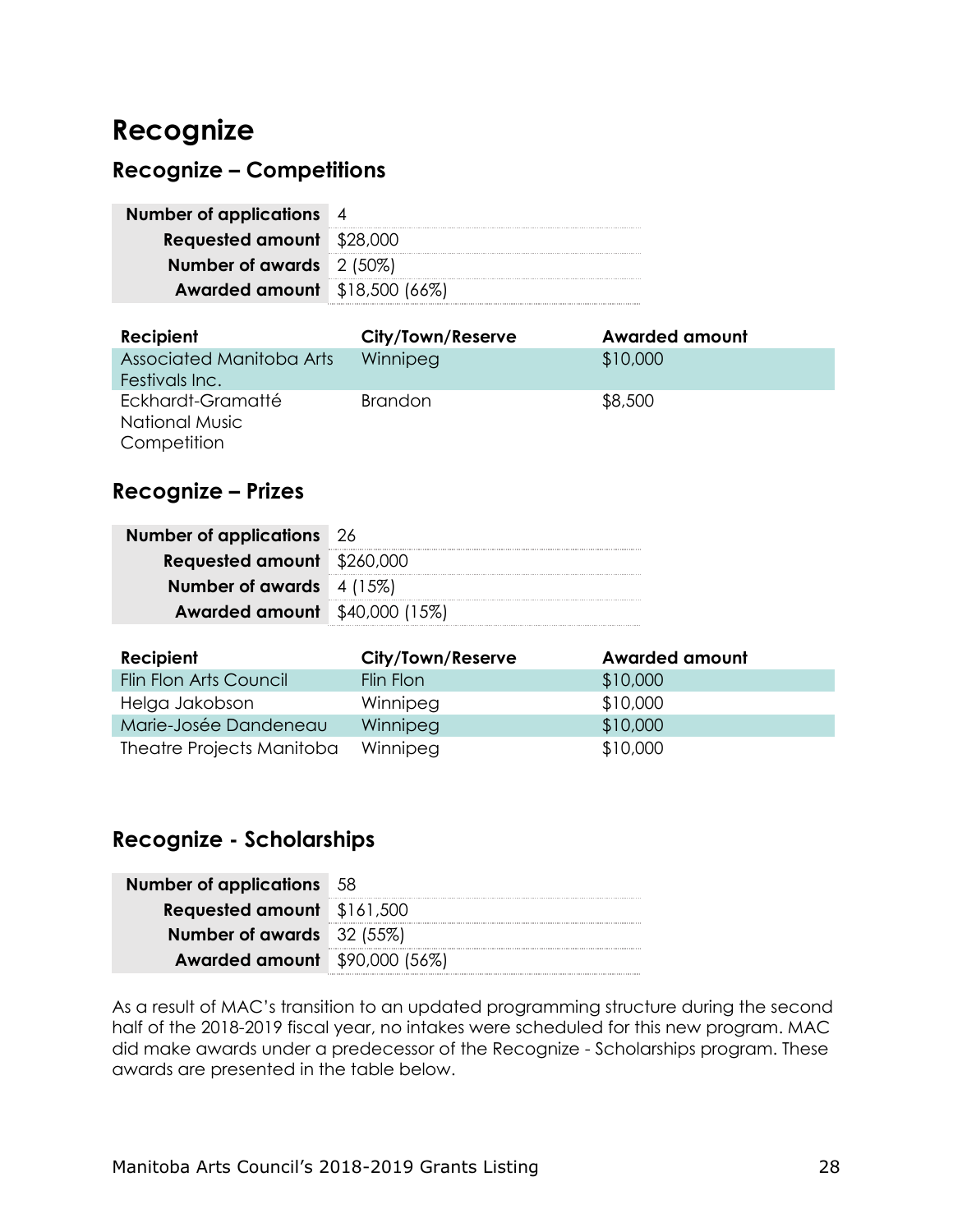<span id="page-30-0"></span>

| Recipient                    | City/Town/Reserve  | <b>Awarded</b><br>amount | Program name             |
|------------------------------|--------------------|--------------------------|--------------------------|
| [M] Dudeck                   | Winnipeg           | \$4,000                  | <b>Student Bursaries</b> |
| Alena Rieger                 | Winnipeg           | \$3,750                  | <b>Student Bursaries</b> |
| Alyssa Bornn                 | Winnipeg           | \$1,500                  | <b>Student Bursaries</b> |
| Angelica Schwartz            | Winnipeg           | \$3,000                  | <b>Student Bursaries</b> |
| Cale Plett                   | Dugald             | \$1,000                  | <b>Student Bursaries</b> |
| Cam Denby                    | Winnipeg           | \$3,750                  | <b>Student Bursaries</b> |
| Carolyn Gray                 | Winnipeg           | \$3,000                  | <b>Student Bursaries</b> |
| Courtney Thompson            | Winnipeg           | \$2,500                  | <b>Student Bursaries</b> |
| Daria Salamon                | Winnipeg           | \$3,000                  | <b>Student Bursaries</b> |
| <b>Elliot Lazar</b>          | Winnipeg           | \$4,000                  | <b>Student Bursaries</b> |
| <b>Emily Barker</b>          | Winnipeg           | \$2,000                  | <b>Student Bursaries</b> |
| Hannah Green                 | Montreal           | \$2,000                  | <b>Student Bursaries</b> |
| Harnoor Bhangu               | Winnipeg           | \$3,000                  | <b>Student Bursaries</b> |
| Jaena Kim                    | Winnipeg           | \$3,000                  | <b>Student Bursaries</b> |
| Joelle Jobin                 | Portage la Prairie | \$2,000                  | <b>Student Bursaries</b> |
| Joh Schroeder                | Winnipeg           | \$3,000                  | <b>Student Bursaries</b> |
| <b>John Sellick</b>          | Toronto            | \$3,000                  | <b>Student Bursaries</b> |
| Joshua Phillips              | Winnipeg           | \$1,000                  | <b>Student Bursaries</b> |
| Joshua Roach                 | Bloomington        | \$3,750                  | <b>Student Bursaries</b> |
| Julious Gambalan             | Winnipeg           | \$2,000                  | <b>Student Bursaries</b> |
| <b>Justine Erickson</b>      | Winnipeg           | \$1,000                  | <b>Student Bursaries</b> |
| Kady Evanyshyn               | Winnipeg           | \$4,000                  | <b>Student Bursaries</b> |
| Kéïta Fournier-<br>Pelletier | Île-des-Chènes     | \$1,000                  | <b>Student Bursaries</b> |
| Kelsey Wavey                 | Vancouver          | \$2,000                  | <b>Student Bursaries</b> |
| Kristy Tucker                | Winnipeg           | \$3,750                  | <b>Student Bursaries</b> |
| Laura Magnusson              | Gimli              | \$4,000                  | <b>Student Bursaries</b> |
| McKenzie Warriner            | Winnipeg           | \$4,000                  | <b>Student Bursaries</b> |
| Paul Williamson              | Winnipeg           | \$4,000                  | <b>Student Bursaries</b> |
| <b>Reymark Capacete</b>      | Winnipeg           | \$2,000                  | <b>Student Bursaries</b> |
| Sasha Amaya                  | Winnipeg           | \$4,000                  | <b>Student Bursaries</b> |
| Sean Burke                   | Winnipeg           | \$4,000                  | <b>Student Bursaries</b> |
| <b>Zeus Gonzales</b>         | Winnipeg           | \$2,000                  | <b>Student Bursaries</b> |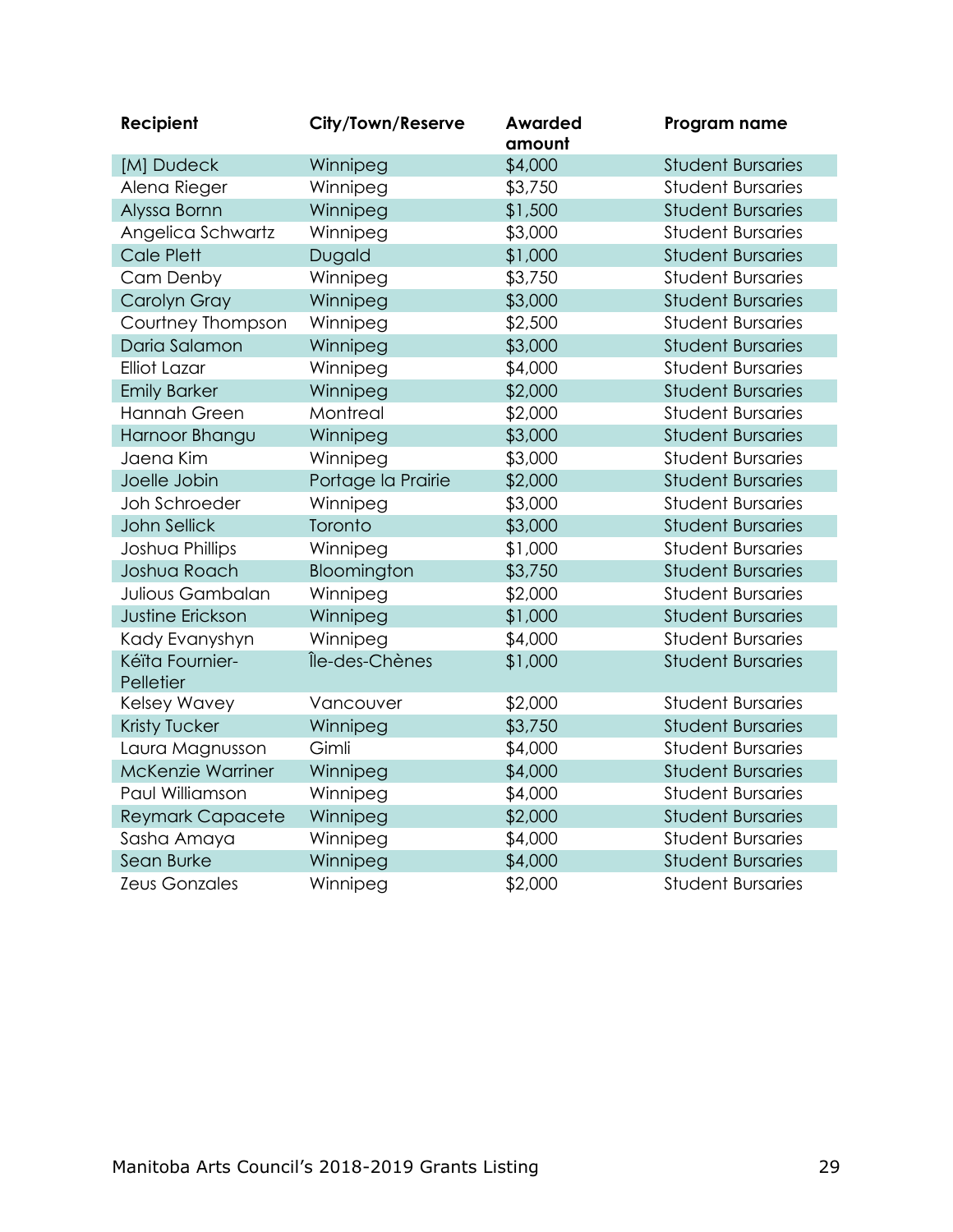# **List of assessors**

| <b>Name</b>               | City/Town/Reserve  |
|---------------------------|--------------------|
| Alan Lacovetsky           | St. Andrews        |
| Andrew Lizotte            | Winnipeg           |
| Arlea Ashcroft            | Winnipeg           |
| <b>Bery Filsaime</b>      | Winnipeg           |
| <b>Beverly Aronovitch</b> | Winnipeg           |
| <b>Brenda Gorlick</b>     | Winnipeg           |
| Carmen Hathaway           | Portage la Prairie |
| Carrie Costello           | Winnipeg           |
| Chantel Mierau            | Winnipeg           |
| Charlene Diehl            | Winnipeg           |
| <b>Christine Fellows</b>  | Winnipeg           |
| Christine Kirouac         | Winnipeg           |
| <b>Clarise Foster</b>     | Winnipeg           |
| Craig Love                | Winnipeg           |
| <b>Danielle Sturk</b>     | Winnipeg           |
| David Bergen              | Winnipeg           |
| David Playfair            | <b>Brandon</b>     |
| David Scott               | Winnipeg           |
| Debbie Keeper             | Winnipeg           |
| Donna Fletcher            | Winnipeg           |
| Doug Melnyk               | Winnipeg           |
| <b>Elation Pauls</b>      | Winnipeg           |
| Franchesca Hebert-Spence  | Winnipeg           |
| Francine Morin            | Winnipeg           |
| Geneviève Levasseur       | Winnipeg           |
| Gerry Atwell              | Winnipeg           |
| <b>Hannah Green</b>       | Montreal           |
| Hope Nicholson            | Winnipeg           |
| J. Roger Léveillé         | Winnipeg           |
| Jacqueline Loewen         | Winnipeg           |
| James Durham              | Winnipeg           |
| Jason Martin              | Montreal           |
| Jeffrey Kohut             | Winnipeg           |
| Jennifer Edwards          | Toronto            |
| Jera Wolfe                | Winnipeg           |
| Jim Agapito               | Winnipeg           |
| Joanna Black              | Winnipeg           |
| John Barton               | Victoria           |
| John Wiens                | Winnipeg           |
| Jon Stewart               | Montreal           |
| <b>Grace Han</b>          | Winnipeg           |
| Ken Gregory               | Winnipeg           |
| Kristen Wachniak          | Winnipeg           |